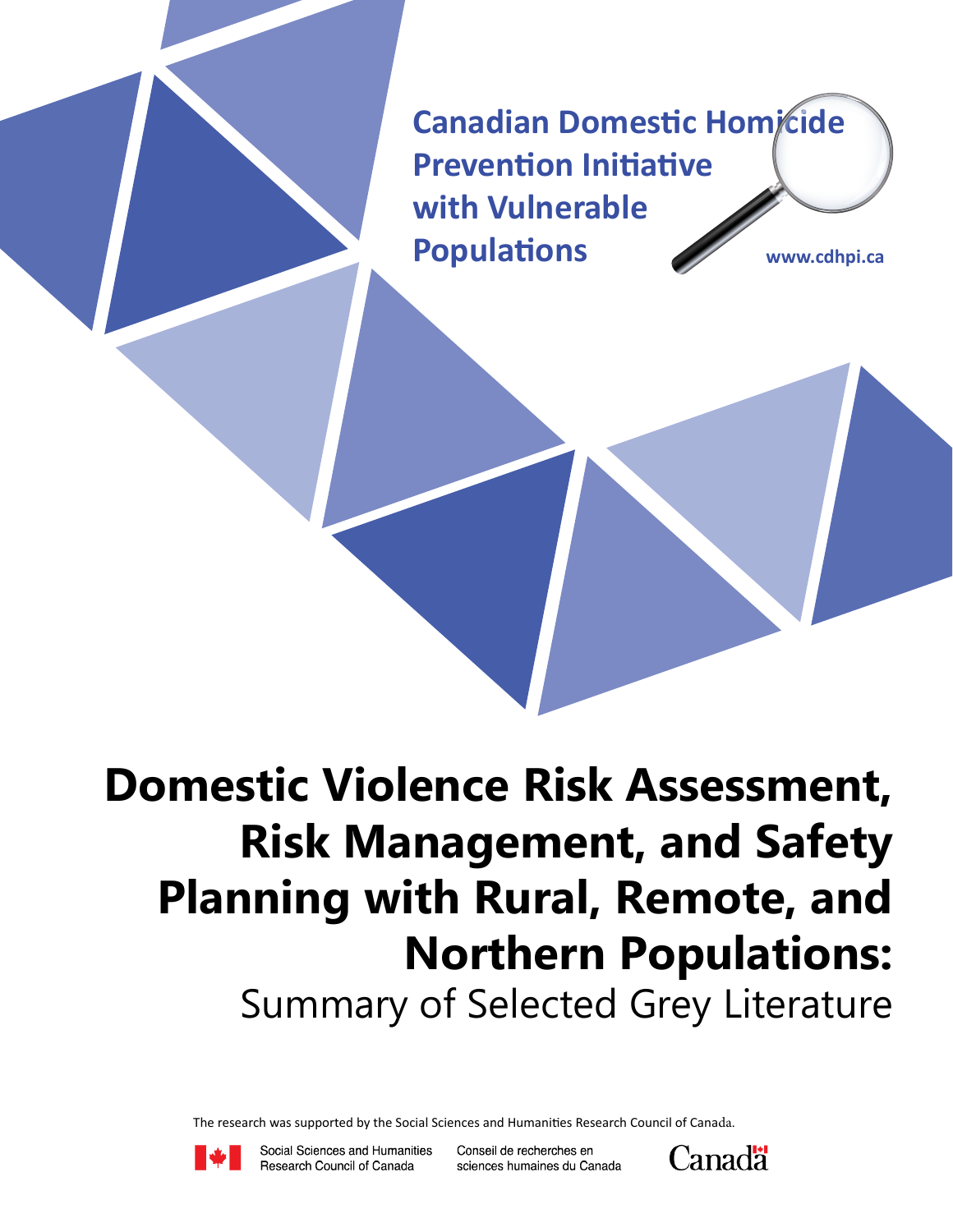# **Summary of Selected Grey Literature**

Produced on behalf of the Canadian Domestic Homicide Prevention Initiative with Vulnerable Populations (CDHPIVP) (http://www.cdhpi.ca)

Authors: Fairbairn, J., Wuerch, M., Johnson, A., Faller, N., Jeffries, N., Olszowy, L., Gosse, M., Bader, D., Campbell, M., Straatman, A., Dawson, M., & Jaffe, P.

*This work is supported by the Social Sciences & Humanities Research Council of Canada.*

# **1. Alberta RESOLVE. (2015). Rural and Northern Community Response to Intimate Partner Violence: Alberta Year Three Focus Group Data Analysis Summary.**

This article focuses on the experiences of IPV among rural and northern populations. Data for this study are drawn from focus groups consisting of counsellors, psychologists, shelter directors, police, and victim service workers from rural and northern Alberta. Six common themes emerging from the data are grouped as: (1) protective factors (e.g. available resources), (2) informal supports (e.g. limited availability of resources for specific cultures), (3) formal services (e.g. lack of staff, funding, and isolation make delivery of services difficult), (4) justice systems (e.g. is reactive and not victim-driven), (5) local context (e.g. lack of confidentiality creates barriers to services), and (6) IPV prevention public education (e.g. community connection and education are protective factors). Factors that are identified as unique to this population are isolation of victims and services workers, lack of resources, lack of confidentiality, lack of culturally appropriate services, and a dysfunctional justice system in the most remote areas.

**2. Aldrich, L., & Mazur, R. (2005). Domestic violence in rural communities: Applying key principles of domestic violence courts in smaller jurisdictions [PDF document]. Center for Court Innovation. Retrieved from http:// www.courtinnovation.org/sites/default/files/Rural%20 Innovation7.26.05.pdf**

This article focuses on domestic violence court within rural regions. Based on the collective experiences of the New York State domestic violence courts, recommendations were made centring on two principles: coordination with victim services and judicial monitoring. Recommendations

for risk management include keeping survivors of domestic violence informed about the status of their case to reduce the risk of these individuals being placed in further danger. Judicial monitoring, including continuously supervising defendants and building relationships with services providers, is suggested, to enhance knowledge of intervention program compliance. In terms of safety planning, domestic violence survivors should be monitored, linked to services, helped with safety planning, and connected with an advocate for support. Court cases should be scheduled promptly, which helps to ensure that witnesses and victims remain cooperative throughout prosecution. Further, creating a private space for domestic violence survivors to discuss their experiences is vital. Factors identified as unique to this population include poverty, lack of transportation, limited access to resources, lack of health insurance, cultural values (e.g., community ties), increased weapon ownership, problems retaining health care providers, and offenders not being held accountable within court proceedings.

### **3. Banman, V. L. (2015). Domestic Homicide Risk Factors: Rural and Urban Considerations (Unpublished Masters thesis). Western University, London, Ontario.**

This article explores differences in domestic homicide risk factors and prevention resource availability between urban and rural areas. The study is a retroactive case analysis of data provided by the Domestic Violence Death Review Committee through the Chief Coroner of Ontario on 132 domestic homicide cases in Ontario between 2003 and 2012. The core findings of the study are that rural perpetrators were significantly more likely to have access to a firearm and to use that firearm to kill their intimate partner. Separation between intimate partners was significantly more common in urban cases of domestic homicide and urban perpetrators were more likely to exhibit obsessive behaviour and sexual jealousy. There was also no significant difference in the number of perpetrators endorsing misogynistic attitudes between rural and urban areas. The study notes that only 16 percent of perpetrators in the study received a risk assessment. Recommendations for risk management include keeping firearms away from those with a history of domestic violence. The study notes that the rural group was small and the findings are not generalizable to the rest of Canada.

Pa ge 2 **Domestic Violence Risk Assessment, Risk Management, and Safety Planning with Rural, Remote, and Northern Populations: Summary of Selected Grey Literature**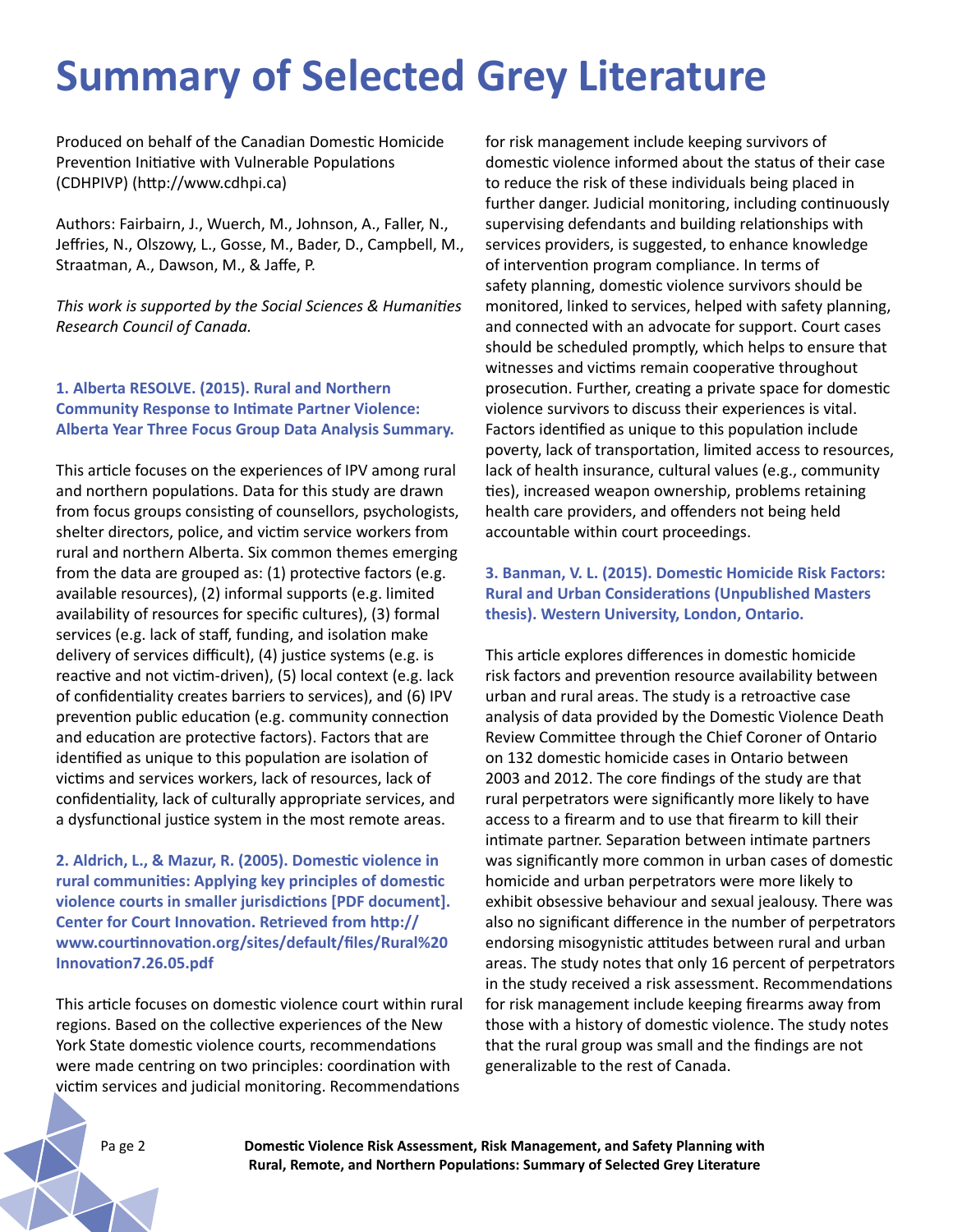**4. Barton, S., Hungler, K., McBride, D., Letourneau, N., & Mailloux, S. (2015). Alberta research project report for provincial stakeholders: Rural and northern community response to intimate partner violence. Faculty of Nursing, University of Alberta.** 

This article focuses on intimate partner violence (IPV) in rural and northern communities within Alberta. Individual interviews and focus groups were conducted with service providers from across the province. An environmental scan was also conducted to compare available services to incidents. Recommendations for risk management include implementing long-term and/or peer support services, intervention programs for perpetrators (e.g., parenting groups discussing family values, resiliency, and factors associated with well-being), specialized services for children exposed to IPV, integrated case management among community agencies in order to maximize support, holding monthly meetings with different agencies to enhance discussion and understanding of complex cases, and use of online technology (e.g., Skype, FaceTime, Safe Tracks). Recommendations for safety planning include providing comprehensive "wrap-around" supports to help individuals throughout each step of their healing journey, as well as focusing on increasing access to housing, transportation, financial security, parenting/ childcare support, and culturally appropriate resources (e.g., healing circles). Numerous factors were identified as impacting access to services in rural and northern regions, including geographic isolation, high living costs, lack of subsidized housing, limited public and/or personal transportation, traditional values, service providers having heavy caseloads, normalization of IPV, confidentiality, and services only being available 9:00am to 5:00pm.

### **5. Bender, A. (2015). Rural primary health care providers' response to intimate partner violence and survivors' perceptions of helpfulness (Unpublished doctoral dissertation). Washington University, St. Louis, MO.**

This article focuses on exploring and describing health care providers' and survivors' perspectives on intimate partner violence (IPV) with the aim of improving health care delivery in rural communities. The data from the study are drawn from surveys administered to 134 rural healthcare providers, interviews with 7 service providers, and interviews with 20 rural IPV survivors in rural Missouri. The core findings of the study are (1) there are gaps between providers' perceived knowledge of IPV and their measured knowledge, (2) attitudes towards IPV were largely not predictive of screening or responses taken

to address the issues with patients, and (3) healthcare providers had little to offer patients and little knowledge of available resources. Service providers reported frustration at women's lack of disclosure of abuse and the lack of appropriate resources. High levels of poverty, low levels of education, unemployment, and substance abuse contributed to higher levels of IPV. Women reported facing challenges locating and accessing help, and the overall lack of available jobs and lack of transportation were barriers to accessing help. Recommendations regarding risk management include training about IPV and clear protocols on how to identify it, and steps for service providers to determine if a patient is a victim. Recommendations for risk management include addressing confidentiality concerns in small towns to make women feel comfortable disclosing their abuse to health care providers.

**6. Biesenthal, L., Sproule, L. D., Nelder, M., Golton, S., Mann, D., Podovinnikoff, D., …Lunn, D with Community Abuse Programs of Rural Ontario. (2000, July). The Ontario rural woman abuse study (ORWAS): Final report [PDF document]. Department of Justice Canada. Retrieved from http://www.justice.gc.ca/eng/rp-pr/cj-jp/ victim/rr00\_15/rr00\_15.pdf**

This study focuses on the rural women's experiences of abuse and community service providers', community leaders' and citizens' understanding of women's experiences. Data are drawn from interviews with 60 women who experienced abuse from: Vermillon Bay, Cochrane, Espanola, Stormont, Dundas and Glengarry, Grey-Bruce County, and Oxford County. The authors find that: (1) the stigma associated with being an abused woman frequently prevents women from disclosing abuse; (2) many women felt society blamed them for their situation; (3) denial is the most common coping mechanism; (4) many women felt they could not turn to their family; and (5) distance and lack of access to transportation were barriers to seeking help. Recommendations for risk management include improving community responses and attitudes about wife abuse. The authors identify several factors unique to this population, including: men and women in rural communities follow common stereotypical roles, women feel physically and socially isolated from society, women describe feelings of shame and embarrassment while they were with the abuser, women had concerns about anonymity, and women did not feel safe in shelters because most people in communities knew where the shelter was.

**Domestic Violence Risk Assessment, Risk Management, and Safety Planning with** Page 3 **Rural, Remote, and Northern Populations: Summary of Selected Grey Literature**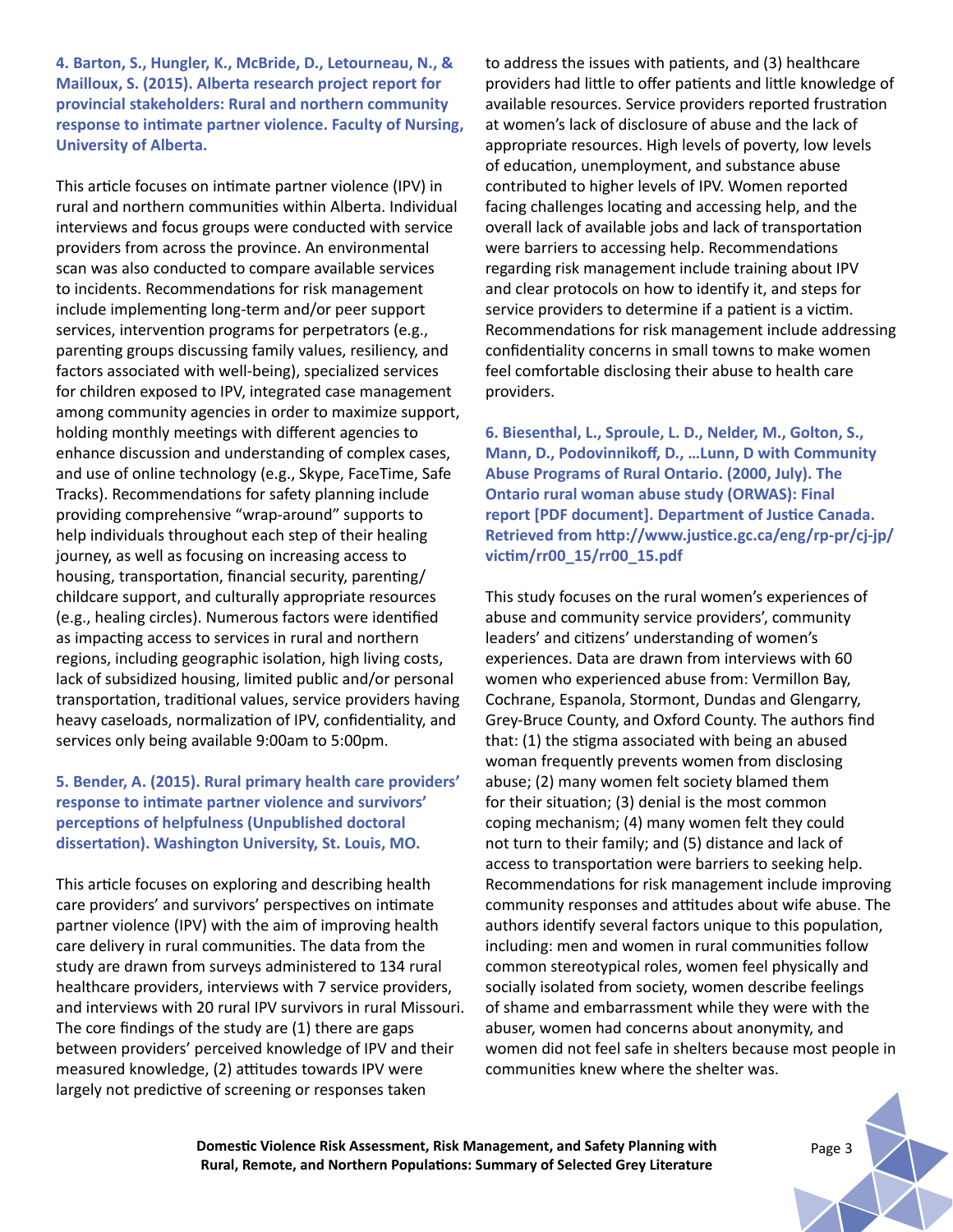**7. Campo, M. & Tayton, S. (2015). Domestic and family violence in regional, rural and remote communities: An overview of key issues [PDF document]. Retrieved from https://aifs.gov.au/cfca/sites/default/files/publicationdocuments/cfca-resource-dv-regional.pdf**

The article provides an overview of issues related to domestic and family violence in rural and remote regions of Australia. The authors review research to suggest that there are no current agreed upon definitions to conceptualize rural and remote communities, with different organizations utilizing different definitions. Unique characteristics of these regions were also discussed, including, but not limited to, social and geographic isolation, the minimization of domestic violence, traditional beliefs, the normalization of violence, limited culturally diverse services, and family problems being kept private. Recommendations for safety planning include adopting a "hub and spoke" service model, where a specialist service focusing on domestic violence located in an urban centre provides outreach services to rural and remote areas. The importance of interprofessional collaboration in order to maximize support for survivors of domestic violence was also mentioned.

# **8. Coalition Against Family Violence. (2013, September). NWT family violence report card (first edition) [PDF document]. Retrieved from http://www.statusofwomen. nt.ca/pdf/FVAW%20Kit/NWT%20Family%20Violence%20 Report%20Card%202013%20-%20Final.pdf**

This document is a report card on family violence in the Northwest Territories (NWT) developed by the Coalition Against Family Violence. It reviews available services, identifies gaps for families impacted by violence, and assesses the response and effectiveness of the territory in responding to family violence at multiple levels of involvement. The report card includes data from 2008 and 2012 from various government and non-government partners on shelters, programs, victim services, child and family services, protection orders, coroner statistics and elder abuse. This report calls for more training for service providers, better public education, and more coordinated services and effective strategies to deal with co-existing issues beyond family violence. As well, it maintains that prevention strategies be collaborative and better funded. Specific findings include risk factors (lack of housing, trauma treatment programs, and other formal supports) and the need for education that addresses victim blaming, the bystander effect, and theories on why men choose to use violence. Specific findings for risk management include the need for long-term political and financial commitment, innovative options for improving safety and changing the climate of acceptance/normalization of family violence. Findings for safety planning include the lack of existing shelters and subsequent need for protocol and community response teams. Among the strategies noted as effective are Victim Services and Emergency Protection Orders to ensure victim safety and the ODARA to assess risk. The NWT is identified as unique due to its high frequency of sexual assault, homicide, and reported spousal assaults. Additionally, many communities do not have family violence shelters or the RCMP; therefore victims rely primarily on informal supports.

**9. Community Coordination for Women's Safety. (2007, January 16). Immigrant, refugee and non-status women and violence against women in relationships [PDF document]. Retrieved from http://endingviolence.org/ files/uploads/Imm\_Ref\_Women\_Violence.pdf**

The document describes the Community Coordination for Women's Safety (CCWS), a program that emphasizes the reinforcement of "intersectoral coordinated responses to violence against women" and focuses on "rural, remote and isolated communities, and women who face particular discrimination in these communities, including Aboriginal women, women of colour, immigrant women, low-income women, women with disabilities, lesbians, transgender women, older women and younger women" (p. 1). The CCWS highlights the significance of service coordination among various service agencies and sectors working with immigrant, refugee, and non-status women experiencing violence to achieve effective interventions and improve services. The authors contends that immigrants and refugees are likely to encounter racist attitudes which influence the responses to abuse among women of colour, and are subjected to stereotyping and discrimination based on their race and/or country of origin, which produces barriers to disclosure and help-seeking. Additional barriers and risks within these populations include: (1) accessibility of services; (2) limited language proficiency; (3) legal status; and (4) educational attainment. The authors suggest, however, that abused marginalized women's connection to their communities operates as informal supports and improves the accessibility of culturally specific-services at the community-level, unless the abusive partners are high-status in the community. There are also various factors identified that shape mainstream service delivery, such as: (1) service providers' perceptions and attitudes regarding specific ethnic groups; (2) service providers' understandings of culturally-specific issues and

Pa ge 4 **Domestic Violence Risk Assessment, Risk Management, and Safety Planning with Rural, Remote, and Northern Populations: Summary of Selected Grey Literature**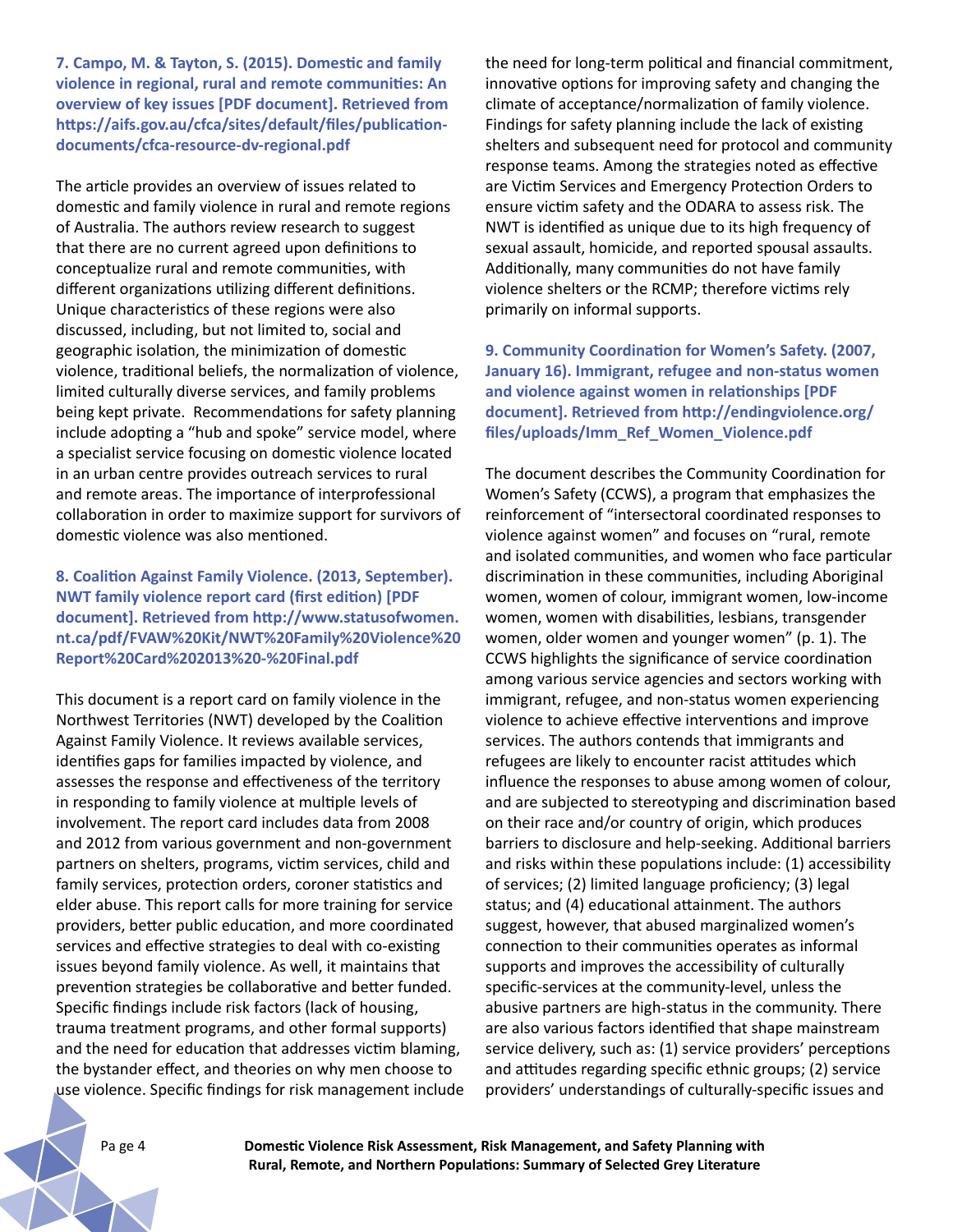appropriate resources; (3) the victim and/or offender's ability to communicate in English; (4) distrust in authorities within minority communities; and (5) victim's previous experiences with services.

**10. Dame, T., & Grant, A. (n.d.). Women and community safety: A resource book on planning for safer communities [PDF document]. Retrieved from https:// d3n8a8pro7vhmx.cloudfront.net/cwav/pages/237/ attachments/original/1409340403/Women\_and\_ Community\_Safety\_Manual\_2003.pdf?1409340403**

This is a resource developed in British Columbia in response to requests from women's groups and local governments for in-depth information and assistance on working together to plan for safer, small, rural and/or isolated communities. The resource provides exercises and activities for participants on feelings of safety and checklists promoting women's safety for local governments. It states that the physical, social and institutional structures of various community environments can impact women's lives. Local government, education, and health services have responsibilities with regard to provision of services. Additionally, it states community partnerships are essential to address the broad spectrum of needs for community safety and crime prevention and focus groups and surveys should be conducted on community safety. It recommends a safer community initiative that includes a range of measures to make physical, social, and institutional changes for safer communities guided by a collaborative community-based process.

**11. Dawson, M., Hubbert, M. J., & Poon, J. (2010, June). Documenting resources for victims & survivors of violence in Canada: A workshop discussion paper [PDF document]. Retrieved from http://violenceresearch.ca/sites/default/ files/DAWSON,%20POON%20%26%20HUBBERT%20 (2010)%20DOCUMENTING%20RESOURCES%20FOR%20 VICTIMS%20%26%20SURVIVORS%20OF%20VIOLENCE%20 IN%20CANADA.pdf**

This paper includes information about a workshop organized and held by the Social and Legal Responses to Violence in Canada Research Unit at the University of Guelph, with the purpose of discussing how to define victim/survivor resources, the current gaps and needs in relation to these services, and appropriate measures of these resources. Core findings include the identified need for further information regarding service provision in rural regions, the need for longitudinal

data on victims of domestic violence, and the stated importance of collaboration across all sectors. The authors note that funding for services is often based on population, and because of this, rural and northern regions are at a disadvantage in comparison to urban areas. Recommendations for risk assessment included measuring resource accessibility and utility (e.g., average travel distance to service, immediate support versus waitlist). Factors identified as being unique to rural and northern regions include issues with transportation, family responsibility (e.g., child care, farm care), hours of service operation, quality of services, and the availability of resources. The authors suggest that more research needs to be conducted regarding the difficulties that women living in rural communities face in relation to accessibility and availability of services and resources, and the unique challenges faced.

**12. Department for Child Protection and Family Support. (2015). Western Australian family and domestic violence: Common risk assessment and risk management framework (2nd ed.). Perth, Western Australia: Western Australian Government. Retrieved from https://www.dcp. wa.gov.au/CrisisAndEmergency/FDV/Documents/2015/ CRARMFFinalPDFAug2015.pdf**

This publication outlines the current policies, services, and common definition of family and domestic violence and provides a guide on screening, risk assessment, risk management, information sharing and referral to support implementation of the framework. It also includes family and domestic violence fact sheets and key practice tools. The report provides a practical guide to support service providers in Western Australia to integrate the minimum standards and practice requirements for family and domestic violence screening, risk assessment, risk management, information sharing, and referrals. The authors suggest that risk assessment in practice should combine the victim's assessment of risk, consideration of key risk factors, and professional judgment and should establish a level of risk, and detail the history of violence and abuse. Service providers must be committed to holding the primary aggressor responsible. The publication recommends that when safety planning, service providers must prioritize the safety of women and children when family and domestic violence is identified through the screening process. Service providers must consider referral to a specialist in domestic violence and supporting an application for a violence restraining order. Additionally, the authors recommend that when women leave an abusive situation, they should take important items

**Domestic Violence Risk Assessment, Risk Management, and Safety Planning with** Page 5 **Rural, Remote, and Northern Populations: Summary of Selected Grey Literature**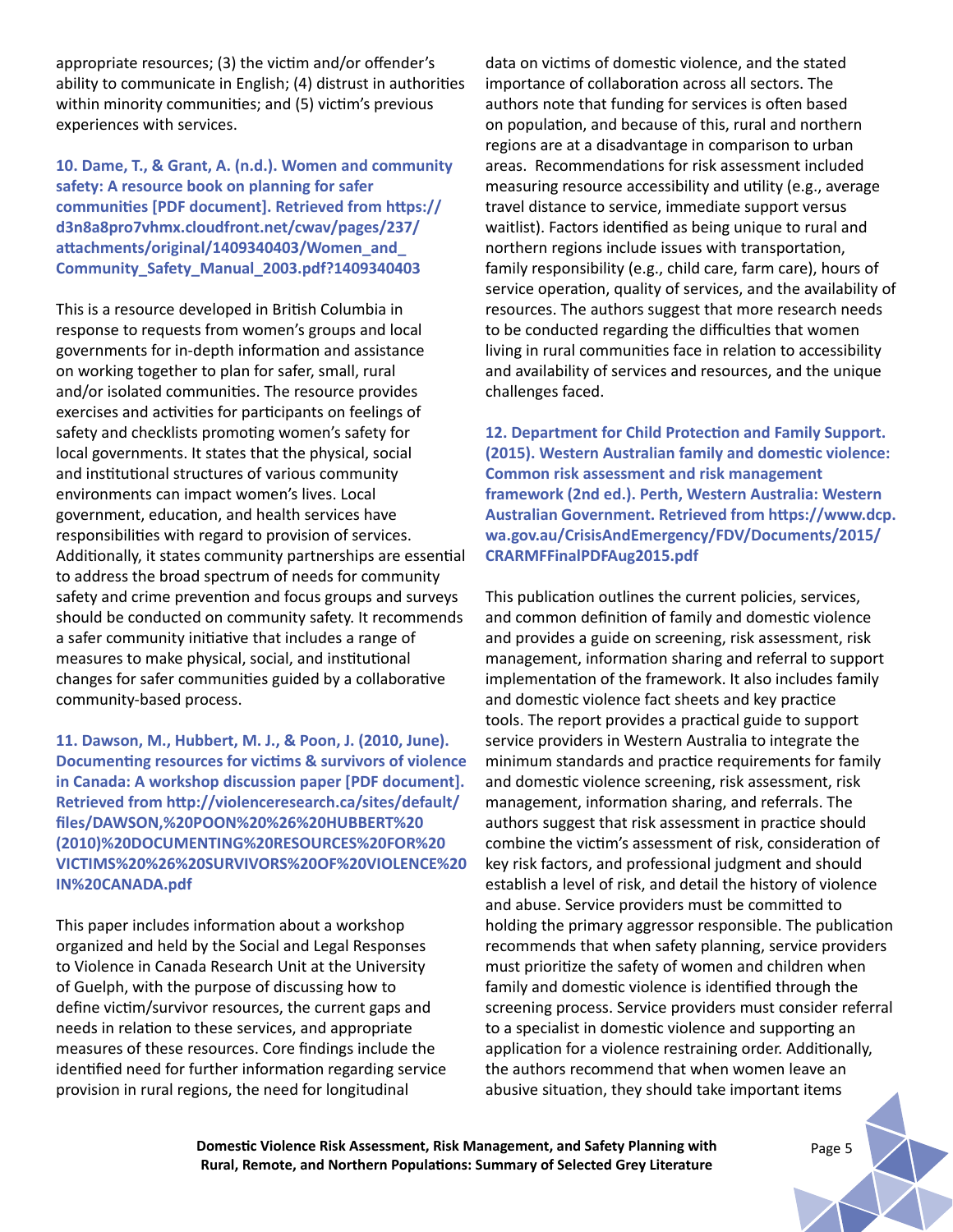with them (identification, money, birth certificate, social insurance number) and give an extra copy of these items to friends in case they have to leave quickly.

# **13. Doherty, D. & Michaud, P. (2010, November 4). Safe leaving – safe staying: Understanding and preventing domestic homicide in rural communities [PDF document]. Retrieved from http://www.unb.ca/fredericton/arts/ centres/mmfc/\_resources/pdfs/8doherty.pdf**

This presentation focuses on introducing an appropriate safety planning method for rural women based on their risk factors. It uses data from 20 homicides and 15 murder suicides of rural women in New Brunswick collected from: reported cases, court hearings, pre-sentencing reports, coroner reports, psychiatric assessments, victim impact statements, newspaper articles, and information from families/crisis workers. The core findings are that the majority of victims were in common-law relationships and had lived with violence for years, and that perpetrators had mental health problems, threatened suicide, and blamed the women. Suggestions for risk assessment and risk management include: (1) creating enhanced assessment tools for professionals and better safe leaving tools, (2) mobilizing front line service providers to assist women to use new tools to identify risk, and (3) create strategic approaches to living with and/or leaving abuse. Suggestions for safety planning include (1) approaching it as a process because rural women weigh many factors when determining if they should leave, and (2) creating a booklet that helps women assess their abuse and determine how they can best deal with the abuse and safety planning in a manner that is effective for them.

**14. Doherty, D. (2015). Community validation of a safety planning tool for women living in abusive relationships [PDF document]. Retrieved from http://www.unb.ca/ conferences/mmfc2014/\_resources/presentations/7 validation-of-safety-plan-for-women-in-abusiverelationships.pdf**

The focus of this study is on investigating the context in which abused women in rural communities would make use of the safety planning tool. and to identify community-based dissemination strategies and uptake models for sharing the safety tool with abused women in rural New Brunswick. Data are drawn from interviews with key stakeholders and focus groups with women crisis interveners, service providers and community agencies in Miramichi and Woodstock, and focus groups with women who have left an abusive relationship in Fredericton. The

core findings of this study are that there is little support available for women in abusive relationships, and there is no risk assessment or help for women in a relationship where no charges are laid. Women stayed in relationships due to: poverty, low literacy, lack of support, children's needs, presence of guns in the home, suicide threats, and mental health issues. Findings regarding safety planning are that participants felt the information in the new safety planning tool would be valuable for helping them assess women and their risk, and that the tool would allow women to go through the safety plan alone or with a service provider. The participants felt the new safety planning tool should be disseminated through law enforcement, health centres and in public space.

**15. Doherty, D., & Hornosty, J. (2008, May). Exploring the links: Firearms, family violence and animal abuse in rural communities [PDF document]. Final Research Report to The Canadian Firearms Centre, Royal Canadian Mounted Police, and Public Safety Canada. Retrieved from http:// www.legal-info-legale.nb.ca/en/uploads/file/pdfs/ Family\_Violence\_Firearms\_Animal\_Abuse.pdf**

This report examines the social and cultural context of firearms and animal abuse, and how this impacts survivors of domestic violence, in rural regions of New Brunswick and Prince Edward Island. Data are drawn from surveys with 283 participants, interviews with eleven survivors of abuse and three service providers, and seven focus groups with 58 community-level service providers. Recommendations for risk assessment include ensuring that assessment tools contain questions about the misuse and abuse of firearms (e.g., whether or not the firearm is licensed, registered, locked, or loaded) and animal abuse, and that consistent training is offered to all service providers using risk assessment tools, to make sure that professionals are reliability identifying risk levels. In terms of safety planning, recommendations include encouraging survivors of abuse to think about personal safety issues and their level of risk, and to support women through the safety planning process and afterwards. Developing a safe haven program for pets and farm animals is also discussed. Numerous factors are identified as unique to rural and northern regions, including the notion that being aware of firearms in the house may impact the decision of whether or not to leave, especially if the firearm is unregistered and loaded.

Pa ge 6 **Domestic Violence Risk Assessment, Risk Management, and Safety Planning with Rural, Remote, and Northern Populations: Summary of Selected Grey Literature**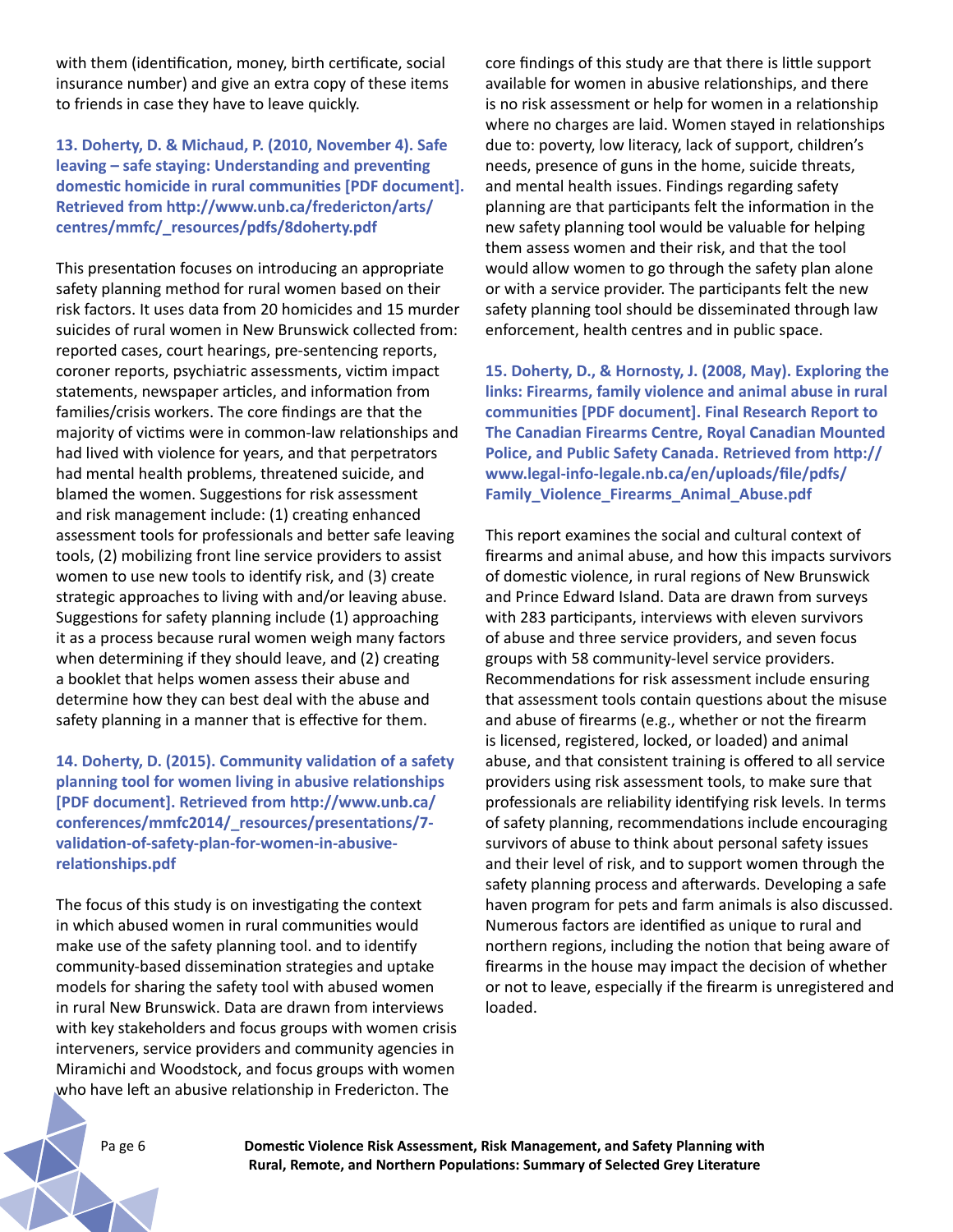**16. Dragiewicz, M., & DeKeseredy, W. (2008, November). Study on the experiences of abused women in the family courts in eight regions in Ontario: Research report [PDF document]. Retrieved from http://ywcacanada.ca/data/ research\_docs/00000030.pdf**

The focus of this study is on identifying gaps in existing services to victims and enhancing accessibility and service quality for abused women in the family court system. Data for this study are drawn from surveys and interviews with 132 survivors (average age 38) and 98 community advocates in 8 regions of Ontario. Survivors were surveyed about their own experiences in the family court system. The core findings of the study are: (1) The majority of respondents indicated that criminal charges were not made against their partner; (2) survivors were most likely to identify being exposed to their abuser as a difficulty of concurrent involvement in criminal and family court; (3) 94% of respondents reported it would be helpful if criminal and family courts communicated with each other; (4) survivors were most likely to identify child custody, access, and child support as issues in their family law case; (5) counseling was the most frequently named resource; and (6) the most common complaint women had in the family court system is that it had a high tolerance for violence in the community. The authors find that the issues most frequently identified by the advocates serving First Nations women were services not understanding traditional ways of healing, fear that her children will be taken away, difficulty finding affordable housing, fear she will not be believed, isolation and fear she may have to move out of the community. Recommendations for risk management include improved coordination and communication across systems and improved safety for abused mothers in court facilities.

# **17. Fagen, D. M. (2005). Perceptions of collective efficacy among abused women in rural Appalachia (Unpublished Masters thesis). Ohio University, Athens, OH.**

This article examines perceptions of collective efficacy from the perspective of survivors of domestic violence in rural Appalachia. Data for this study are drawn from semi-structured interviews with 43 abused women from rural Appalachia aged 22-68. The author finds that persuasive control, lack of collective efficacy, community intervention, and social exclusion exacerbate an already detrimental situation for rural abused women. Persuasive control was a theme throughout the interviews and is used by batterers to control their partners. The study finds that risk assessment tools are rarely used due to a lack of

community knowledge of abuse or the belief that abuse is a personal issue. As a result, rural communities also lack social resources to assist women. The lack of anonymity in rural Appalachia is unique to the rural communities and leads women to fear using services because everyone would know about it.

# **18. Forsdick Martz, D. J., & Sarauer, D. B. (2000). Domestic violence and the experiences of rural women in east central Saskatchewan [PDF document]. Retrieved from http://www.pwhce.ca/pdf/domestic-viol.pdf**

This article examines the experiences of women living in rural regions of Saskatchewan. Data are drawn from semi-structured interviews with 19 survivors of domestic violence and three focus groups, two with survivors of domestic violence and one with service providers. Core findings of the study are that the majority of women experienced physical violence, sexual abuse, economic abuse, and spiritual abuse, and that women often kept their abuse private. Coping mechanisms include: pleasing their partner, distancing themselves from their abusive partner, disassociation, and thoughts of suicide. Recommendations for risk assessment include developing and implementing screening procedures within service agencies. For instance, women reported feeling the need to leave once heightened abuse was experienced and if they felt the need to protect their children. Developing a rural model of counselling for abusive men was suggested. In terms of safety planning, developing solutions for the delivery of services that focus on the unique factors of rural living is recommended. The authors also discuss developing a women's advocate position, which would help to support women with legal issues and service knowledge. A toll-free, 24/7 crisis line that could be used to access information and support is also suggested. Recommendations for risk management include counselling and therapy sessions for children of all ages, mental health offices should prioritize family violence cases, and models for counselling for abusive men should be explored in order to develop a suitable rural model. The study identifies a lack of confidentiality and isolation as unique to this population. Overall, researchers suggested that programming offered should consider low population densities, rural value systems, and the lack of centralized communication systems.

**Domestic Violence Risk Assessment, Risk Management, and Safety Planning with Rural, Remote, and Northern Populations: Summary of Selected Grey Literature**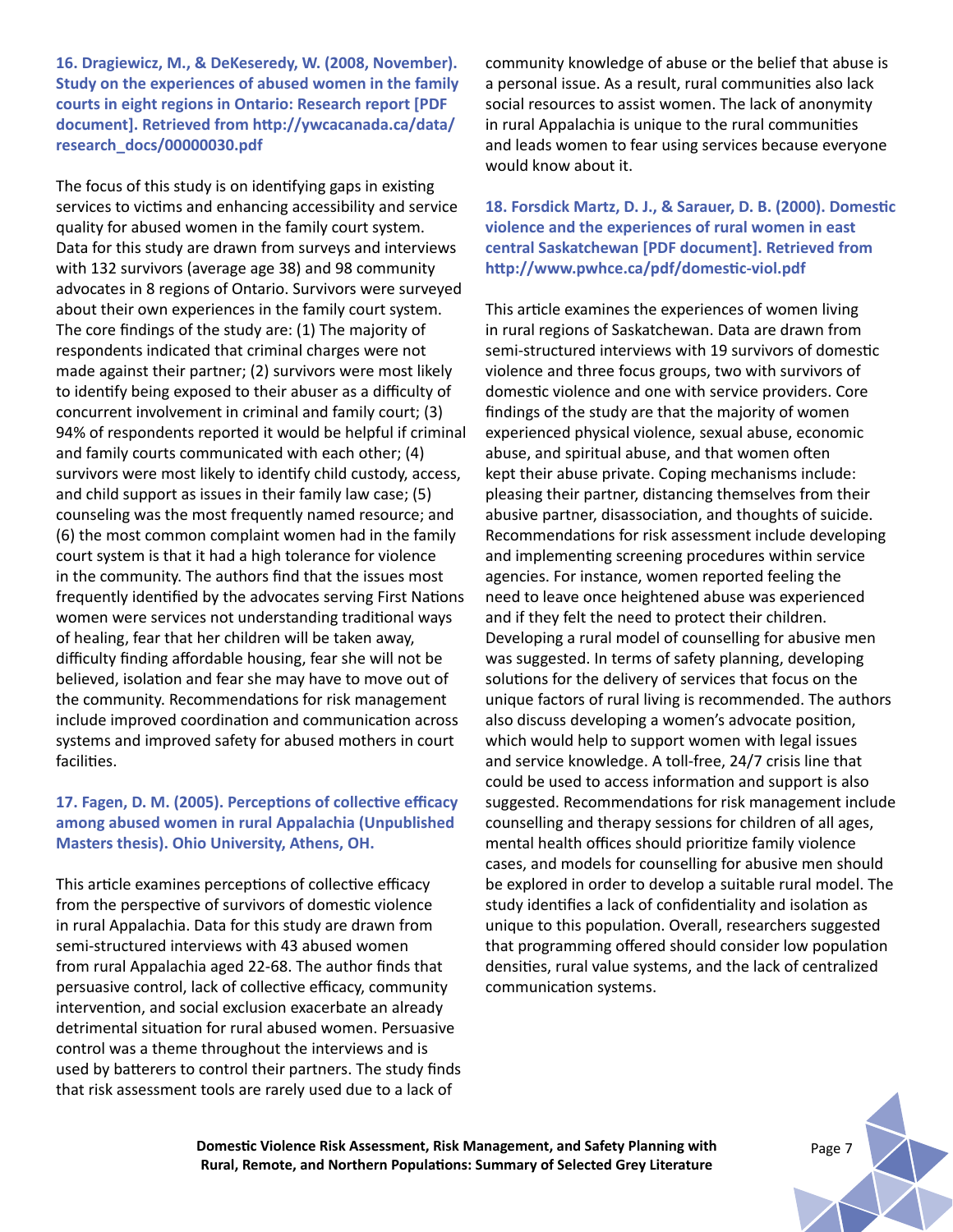**19. Gallup-Black, A. (2004, June 30). Rural and urban trends in family and intimate partner homicide: 1980- 1999 (Document No. 208344) [PDF document]. U.S. Department of Justice. Retrieved from https://www.ncjrs. gov/pdffiles1/nij/grants/208344.pdf**

This article explores place-based trends in family and intimate partner homicide from 1980 through 1990. Data for this study are drawn from FBI Supplementary Homicide Report data between 1980 and 1999 and the author compares metropolitan, non-metropolitan/ adjacent, non-metropolitan/not adjacent, and rural areas. The core findings of the study are that there is a strong relationship between place and intimate partner murder, whereby the rates increase with rurality. During the study period, intimate partner murders fell in the metropolitan and non-metropolitan counties but rose in rural counties. In rural counties, overall socioeconomic distress was negatively associated with homicide, but only when it was tied in with population increases. Recommendations for safety planning include coordinated community responses that involves multiple stakeholders and resources such as law enforcement, public health, child protective services, schools, elder care facilities, advocates, and former survivors of abuse. Unique factors identified to rural counties are that they are more sensitive to overall population changes than other groups, and this sensitivity is tied to rates for murder.

**20. Gavin, M. N. (2008). Intimate partner violence in Appalachia: Examining women's experiences with community support (Unpublished doctoral dissertation). Capella University, Minneapolis, MN.**

This dissertation describes the support systems available for victims of intimate partner violence in rural central Appalachia. It uses a radical feminist framework to explain how patriarchal social and family structures are prevalent in Appalachia and may contribute to high rates of intimate partner violence. This study draws from interviews with 21 victims of intimate partner violence in rural central Appalachia. The core findings of this study are that victims of intimate partner violence in rural central Appalachia found their ability to obtain support blocked by threats and intimidation from their abusive partners or lack of knowledge regarding service availability. In several cases, the participants described refusal from the community to provide them the support they were requesting. Most participants agreed that community support is important in successfully ending an abusive relationship. Unique

factors identified to this population include the few social supports available in the Appalachian region and the lack of public transportation to transport victims of IPV to neighbouring counties to receive services.

**21. George, A., & Harris, B. (2014). Landscapes of violence: Women surviving family violence in regional and rural Victoria [PDF document]. Centre for Rural and Regional Law and Justice, Deakin University. Retrieved from http://www.deakin.edu.au/\_\_data/assets/pdf\_ file/0003/287040/Landscapes-of-Violence-online-pdfversion.pdf**

This article focuses on the experiences of family violence survivors in rural and regional Victoria, Australia. Semistructured interviews were conducted with 30 survivors of family violence, 19 lawyers, 24 family violence service providers, and three magistrates. Results point to a need for more public education and awareness in relation to family violence, and for offering culturally appropriate parenting programs. Additional funding was discussed as being needed for family violence programs. Recommendations for risk management included providing a "meet and greet" service for those planning to attend court, in order to provide relevant information in regards to the court process (e.g., location). The Men's Behaviour Change Program is also discussed. In terms of safety planning, pre-arranging times with survivors of family violence for follow-up calls or in-person meetings at support agencies is important for increasing safety. Having an advocate to help navigate women seeking refuge through accessing formal services and the process of leaving was mentioned as vital. The program entitled "Women, Lawyers, Workers Project" is mentioned, which is a program that seeks to improve legal justice for women experiencing family violence via a Skype platform. Several factors were identified as unique to this population, including geographic and social isolation, challenges maintaining anonymity and privacy, limited culturally and linguistically diverse services, and higher prevalence of firearms and homemade weapons.

Pa ge 8 **Domestic Violence Risk Assessment, Risk Management, and Safety Planning with Rural, Remote, and Northern Populations: Summary of Selected Grey Literature**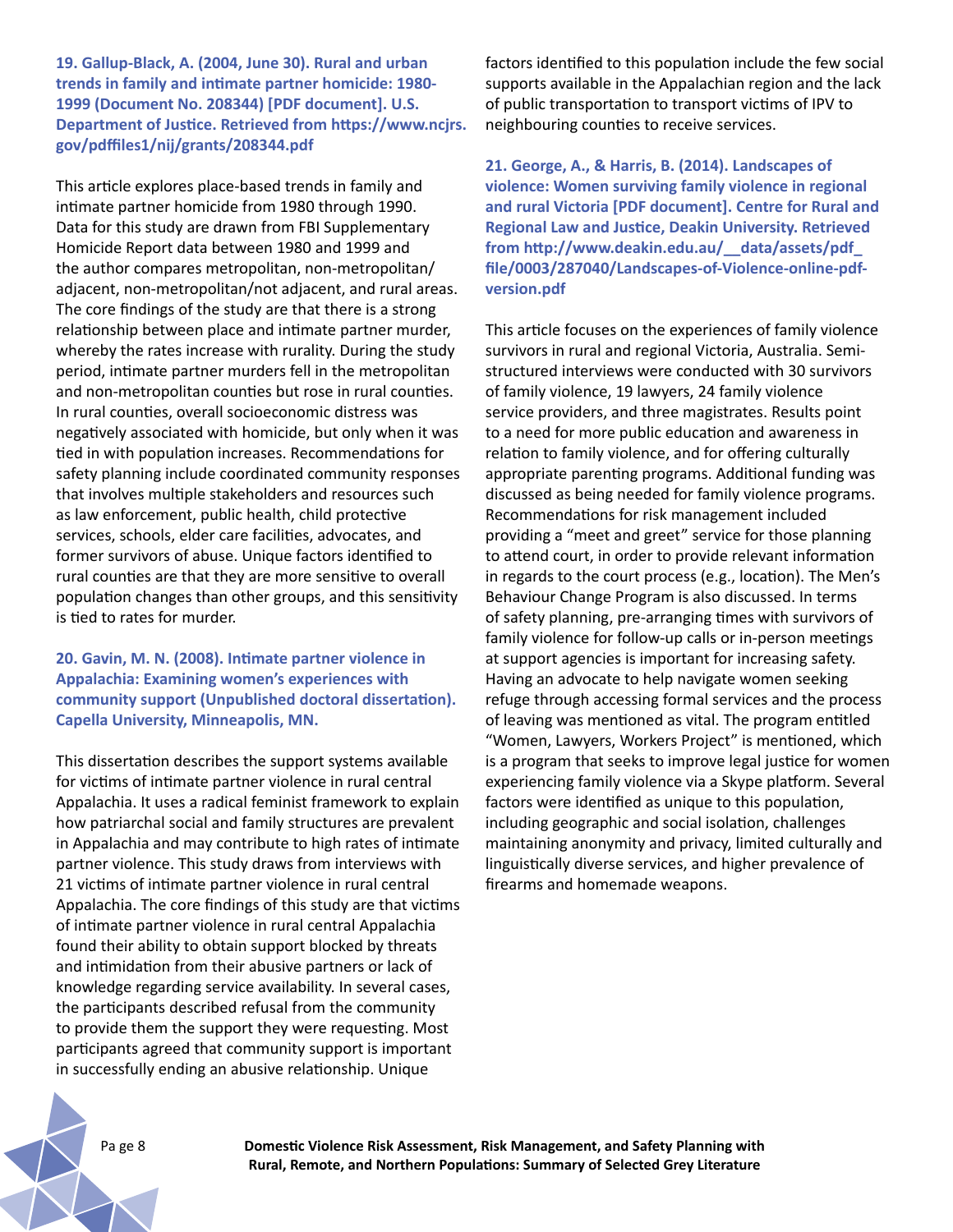**22. Greenard-Smith, C. (2003). Women escaping abuse in northern British Columbia: Attributes and resources that make the most difference (Unpublished Masters thesis). University of Northern British Columbia, Prince George, BC.**

This study focuses on the women's experiences accessing transition house services in Northern British Columbia. The information is drawn from interviews with nine women working in transition houses across northwest British Columbia. Respondents identified helpful factors as: transition houses, visibility of the transition houses, open door policies, community awareness, safe transportation, and free counselling for victims. Barriers keeping women in abusive relationships include lack of employability, lack of support of a spiritual leader, partner threats, normalization of abuse, lack of education, traditional family values, language barriers, not knowing their rights, isolation, no anonymity, northern weather, lack of transition houses, and having children. Recommendations for risk management include making transition houses more accessible, more diversity training/education to address racist beliefs and inform workers about poverty, extra outreach programming for women and children, and providing transportation to and from medical appointments. The study also suggests that more funding is needed to provide safe transportation to transition houses so they are accessible for rural women who have no way to access the services.

**23. Gustafsson, H. C. (2013). Intimate partner violence in rural, low-income communities: Prevalence and links with child competence (Unpublished doctoral dissertation). The University of North Carolina at Chapel Hill, Chapel Hill, NC.** 

This study explores the prevalence, nature, and consequences of intimate partner violence (IPV) occurring in families with young children and examines the extent to which IPV occurring early in the child's life was linked with her or her competence during the early school years. Data for this study are drawn from a subsample of a longitudinal study titled The Family Life Project in six predominantly low-income, rural communities in North Carolina and central Pennsylvania. The sample included 981 couples at the 6 month assessment, 936 couples at the 15 month assessment, 905 couples at the 24 month assessment, 877 couples at the 35 month assessment and 856 couples at the 60 month assessment. The author finds that estimates of IPV prevalence in the sample

ranged from 21 to 41 percent of couples depending on the assessment timepoint. There was also a downward trend in the prevalence of IPV as time increased, which suggests that the integration of a new child into the family system is a particularly challenging time for couples. Mothers of African American children and those who had completed fewer years of education were at an increased risk for a number of dimensions and types of IPV. IPV occurring over the first five years of the child's life was negatively associated with the children's self-regulatory skills, their pro-social skills, and their ability to relate well to peers (small association). In terms of risk management, the author recommends that interventions aimed at helping families who are the victims of IPV target families around the birth of a new child.

**24. Hornosty, J., & Doherty, D. (2002). Responding to wife abuse in farm and rural communities: Searching for solutions that work [PDF document]. Saskatchewan Institute of Public Policy Paper Series. Regina.**

This report focuses on the experiences of farm and rural women who reported experiencing abuse. Focus groups were held with community groups in New Brunswick. A multidisciplinary research team made up of academic and community researchers sought to understand how rural women talked about and understood their experiences of abuse in order to identify the unique challenges women living in these areas face when seeking help or leaving abusive relationships, as well as ways to improve community responses to violence in rural areas. Several recommendations are made in relation to safety planning, such as generating income opportunities to empower women to leave abusive relationships, establishing homemaker pensions to give farm women an incentive to leave, widely advertising a toll-free crisis hotline, and establishing outreach services to meet the needs of rural and farm women. Further, numerous factors unique to this population are mentioned, including limited alternative employment options in rural areas, large reliance on seasonal employment, women wanting to raise their children in rural communities, and the private nature of family life. Overall, researchers conclude that the barriers cited within rural and farm regions are systemic and related to institutional frameworks and societal attitudes. The research also points out the scarcity of research to date in relation to rural and farming communities and argues this may be due to an urbocentric bias, in that there may be an assumption that experiences of abused women living in rural regions and urban centres is similar.

**Domestic Violence Risk Assessment, Risk Management, and Safety Planning with** Page 9 **Rural, Remote, and Northern Populations: Summary of Selected Grey Literature**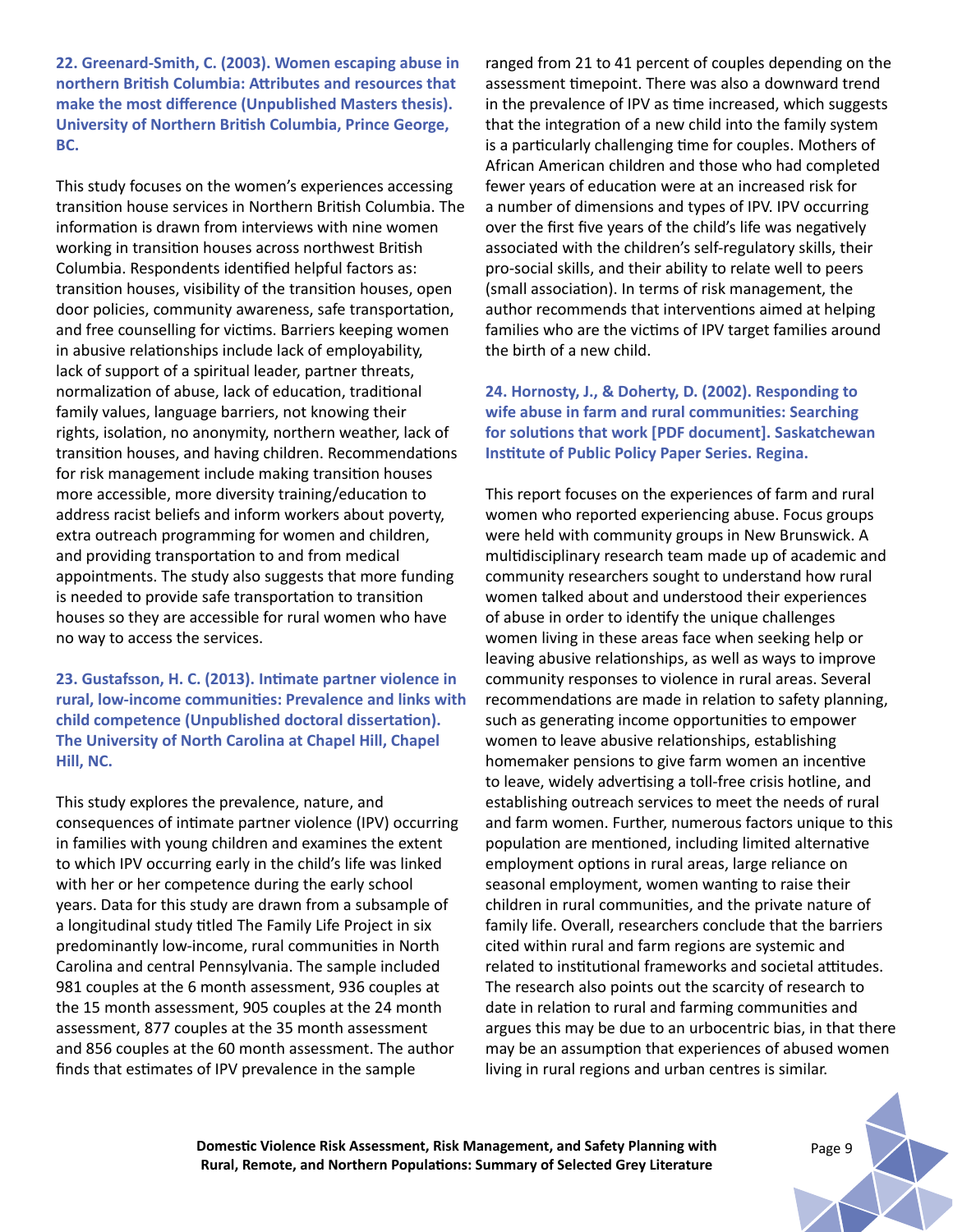**25. Janovicek, N., Doherty, D., Blaney, E., David-Shediac, A., Miller, K., & Nicholson, M. (2003, November). Caring partnerships: An evaluation of a community development model for family violence prevention [PDF document]. Retrieved from http://www.unb.ca/fredericton/arts/ centres/mmfc/\_resources/pdfs/prismfinalrep.pdf**

This article discusses the use of the Probing Rural Issues – Selecting Methodologies (PRISM) Evaluation Tool to evaluate family violence program outcomes in rural regions of Eastern Canada. The three initiatives that evaluated are (1) Kikahan Committee and (2) Shediac, developed by Maliseet First Nation at Tobique, and (3) Miramichi Family Violence Partnerships Committee, developed by a committee in the Miramichi. Using the PRISM tool, five lenses were developed to evaluate these three programs of interest, including the abuse lens, rural/ remote lens, feminist/gender/diversity lens, personal and community safety lens, and the searching for solutions lens. Recommendations for risk management include offering more programs with a focus on cultural practices for Aboriginal perpetrators (e.g., healing circles, talking circles, and sweats), offering home visits if necessary, and including all family members throughout the support process. Recommendations for safety planning include providing non-judgemental support to women and valuing what they want (e.g., staying in rural community). Other suggestions include creating a one-page telephone resource for women seeking support and offering support groups that focus on healing, personal growth, and empowerment. In terms of factors identified as unique to this population, researchers assert that it is important to remember that living in a rural region is not the problem, as often times, individuals enjoy living in these areas. However, this does not mean that there are not unique challenges, such as community members having limited knowledge of what services are available within the community.

**26. Kasdorff, D., & Erb, B. (2010, January). Serving victims of violence in rural communities: Challenges and best practices. Victim Witness Assistance Program, East Region [PDF document]. Retrieved from http://library.queensu. ca/files/Rural%20Issues%20in%20Eastern%20Ontario%20 Final%20Jan%2010%203.pdf**

This report, prepared by Victim/Witness Assistance Program, takes a broad and holistic approach to discussing issues faced by victims of crime who reside in rural areas. The report observes that personal life and business are closely linked on farms so when violence

or abuse becomes part of a relationship, upkeep of the farm deteriorates. Fear of losing the family farm is a very strong motivation to stay in an abusive relationship. Women in rural communities report the use of or threat with a weapon at more than twice the national rate. Recommendations for risk assessment include educating judges on the risk associated with weapons in domestic violence cases. Recommendations for safety planning include that service providers should work with local farm organizations and tell them about services and ask for their help in identifying concerns to address them. Lack of telephone (home or cell), access to Internet and mail, isolation, absence of community resources, and lack of anonymity are identified as unique to this population.

**27. Kirkland, A. (2013). Rurality and intimate partner homicide: Exploring the relationship between place, social structure, and femicide in North Carolina (Unpublished doctoral dissertation). University of South Florida, Tampa, FL.** 

This article explores the influence of rurality, social disorganization, and gender inequality on male perpetrated-female victim intimate partner homicide. It applies a social disorganization theory perspective to test if the theory can explain rural violence and feminist theory to investigate the role of female inequality. Data are drawn from 100 North Carolina counties and include data from the North Carolina Coalition Against Domestic Violence, the North Carolina State Centre for Health Statistics, the Department of Agriculture's Economic Research Service, and the 2000 U.S. Census. Data includes 528 female victims (2002-2011) and 5296 total non-domestic homicide victims. The core findings of this study are that: (1) rurality is significantly related to intimate partner homicide and non-domestic homicide rates, (2) there is a significant relationship between gender inequality and intimate partner homicide, and (3) this relationship is conditioned by place, and females in counties with increasing female equality are at a greater risk for femicide. Factors identified as unique to this population are that females in rural counties are the most disadvantaged when it comes to average median income and make less than both males and their non-rural counterparts.

Pa ge 10 **Domestic Violence Risk Assessment, Risk Management, and Safety Planning with Rural, Remote, and Northern Populations: Summary of Selected Grey Literature**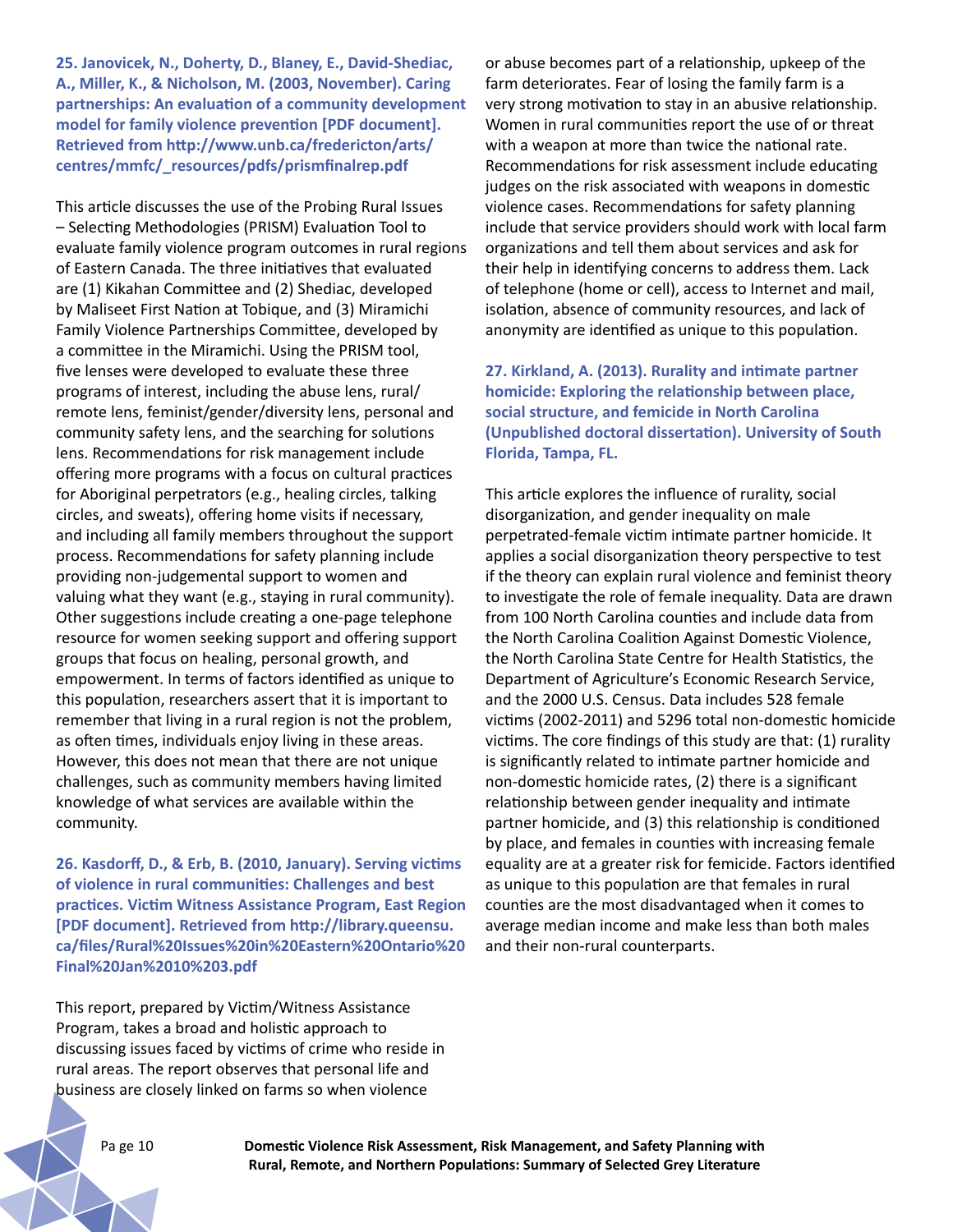**28. METRAC and the Ontario Women's Justice Network. (2006, February). Rural women's justice guide [PDF document]. Retrieved from http://owjn.org/owjn\_2009/ images/pdfs/ruraljustice.pdf**

This article focuses on documenting rural women living in remote areas and their advocates and discusses strategies and recommendations to further combat domestic violence. The data for this article are drawn from advisory committee comments and participant input from legal information training sessions across Ontario and e-mails and contributions to the Ontario Women's Justice Network website from rural women, women living in remote areas, and their advocates. The core findings of this article were rural women often face: challenging access to transportation, limited phone service and poor cell reception, lack of confidentiality, and police officers who ignore or do not take partner abuse seriously. Recommendations for risk management include: finding alternative options for transporting women from rural communities to shelters or appointments, developing a police-shelter protocol so shelters can provide input regarding abuse to police services, and women should carry a copy of a no-contact order with her at all times. Recommendation for safety planning include: finding an advocate or support at a woman's shelter, support group, or rape crisis centre to help a woman strategize, step by step, what actions to take against the abuser to keep herself safe, and set up a stalking kit with taxi chits, money, and personal information in case the woman needs to flee.

#### **29. Moffitt, P. (2015). Rural and northern community response to intimate partner violence in the Northwest Territories [Powerpoint slides]. Retrieved from http:// www2.uregina.ca/ipv/research.html**

This article examines intimate partner violence within northern and remote populations. Community service providers from one northern and one remote region in the Northwest Territories participated in individual interviews and focus groups. A success mentioned is that there is a sense of resourcefulness, with service providers using variable services and maintaining a sense of hope. Recommendations for risk assessment and safety planning include asking clients whether or not violence is occurring (e.g. universal screening tool), providing local treatment programs, developing alternative treatment programs (e.g. incorporating Elders), addressing children's trauma (e.g. focus on youth, increase classroom safety), and enhancing employability within the community. Challenges within these communities include social and geographic

isolation, no resources, alcohol use, violence being normalized, impact on frontline workers (e.g., frustration, turnover), and community conflict (e.g., abused become the abusers). Suggestions for improvement included landbased programs (e.g., alternative therapies, incorporating Elders), addressing children's trauma (e.g., focus on youth, increase classroom safety), creating housing solutions, and enhancing employability.

**30. Moore, E. (2002) Not just court: Family violence in rural New South Wales: Aboriginal women speak out [PDF document]. Centre for Rural Social Research, Charles Sturt University. Retrieved from https://www. csu.edu.au/\_\_data/assets/pdf\_file/0003/742458/ njcExecutiveSummary.pdf**

This article reviews of local court services from Aboriginal communities within inland rural towns in Australia. Researchers visited Wagga Wagga, Dubbo, and Bourke to examine how to strengthen legal protection for women experiencing family violence. Thirty-seven participants, including Aboriginal women and service providers, were involved in focus groups from the three towns. Concern was expressed about the current challenges for obtaining legal protection from family violence, such as the protection currently available through the police and courts and the appropriateness of existing measures in relation to culture. Recommendations for risk management include offering a range of anti-violence programs with a focus on children, as well as changing attitudes and behaviours that may attribute to family violence. In terms of safety planning, improved access to mainstream services is suggested as vital, such as telephones, transportation, financial assistance, and housing. Several unique challenges are discussed in relation to this population, including a high level of tolerance of violence within Aboriginal communities and distrust of government-level service providers, which is noted is related to the impact of colonialization. Other unique recommendations include implementing culturally relevant strategies, employing cultural specialists, developing outreach and home visiting models, and moving from tertiary level measures to primary and secondary preventive measures.

**Domestic Violence Risk Assessment, Risk Management, and Safety Planning with** Page 11 **Rural, Remote, and Northern Populations: Summary of Selected Grey Literature**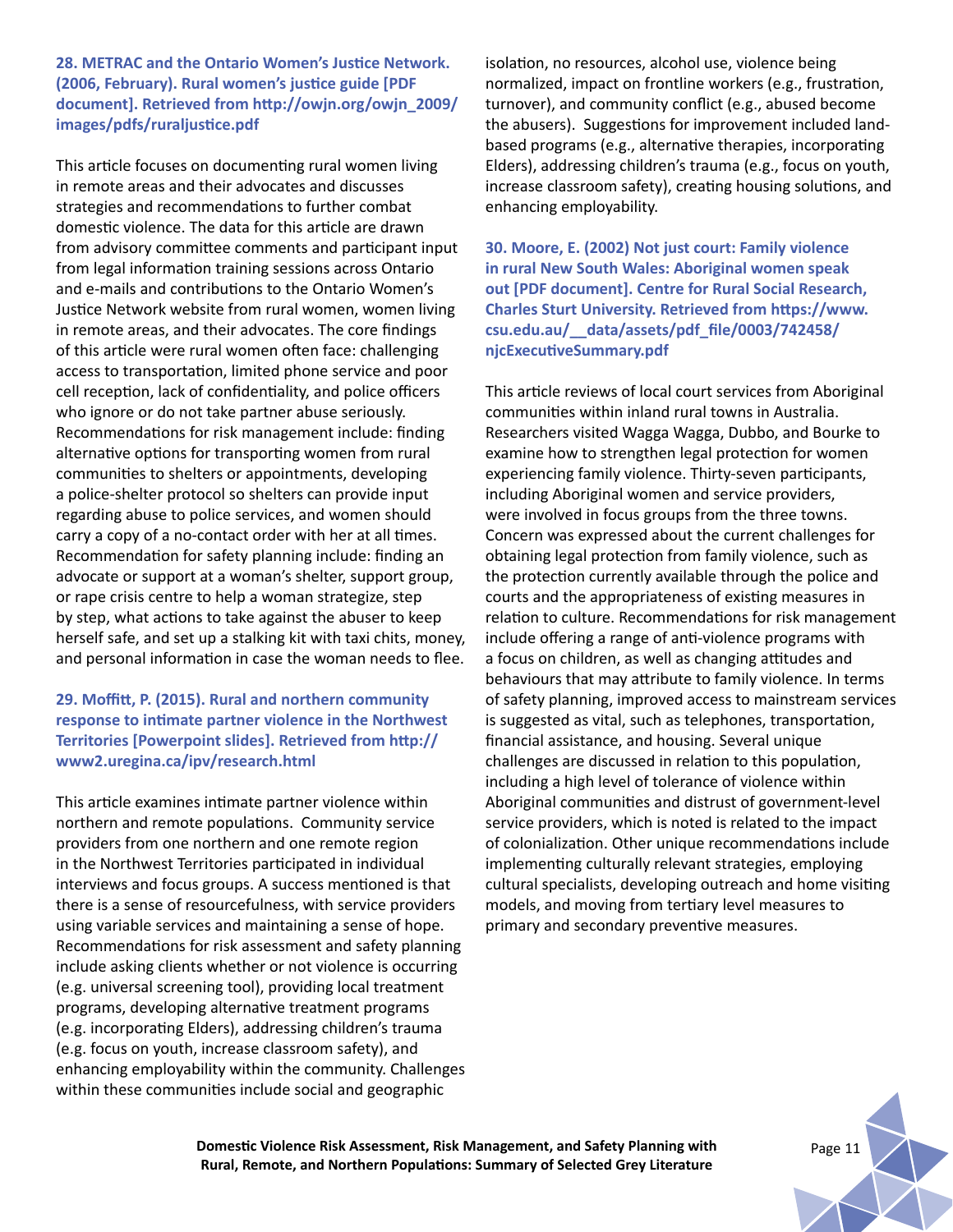**31. Pitcher, S. (2012). Domestic violence advocacy in the rural context and discourses of gender and sexuality related to domestic violence victims and perpetrators (Unpublished Masters research paper). Southern Illinois University Carbondale, Carbondale, IL.**

This article focuses on barriers to domestic violence advocacy among rural and Latino populations. It uses feminist and social constructionist frameworks and examines how the rural context affects advocacy work and help-seeking in victims. The data for this study are drawn from interviews of formal and informal domestic violence advocates in a rural, mainly Latino community in the United States. The core findings are that advocates in this community face challenges with inter-agency collaboration, lack of available services, issues with distance and resources, linguistic barriers, and the need for culturally-specific approaches to intervention. Victims face difficulty in seeking help due to victim blaming and shaming, and the cultural norms in rural areas that reinforce control and close monitoring of women. Factors that are identified as unique to this population are the physical and social isolation of victims, cultural barriers, and the lack of culturally relevant resources in the community.

**32. Nixon, K. & Bonnycastle, C. (2012, November). Challenging the notion of failure to protect: A qualitative study exploring the protective strategies of urban and northern abused mothers [PDF document]. Retrieved from http://fredacentre.com/wp-content/ uploads/2012/11/Nixon\_5b.pdf**

This presentations focuses on the experiences of mothers reporting abuse living in urban and northern regions of Manitoba. Seventeen mothers were interviewed from an urban centre and eight from a northern area, with thirteen participants identifying as Aboriginal or Metis. Findings suggest that women used various strategies to protect their children, such as accessing formal services, contacting the police, seeking refuge by using shelter services, obtaining protection orders, and contacting other professionals for support (e.g., Band Office, therapist, mental health workers). Recommendations for safety planning included integrating informal support networks in case management and risk assessments. Researchers suggested that mothering enhances sense of self for many women, so finding ways to preserve this relationship and to provide parenting support is important.

**33. Pinzon, C. E. (2006). The expectations of protection of survivors of intimate partner abuse and their interveners. (Unpublished Master's thesis). California State University, Long Beach, CA.**

The goal of this research was to provide insight into survivors' and advocates' expectations of protection from intimate partner abuse. Based in standpoint and grounded theory frameworks, Pinzon explores these protections through in-depth interviews with immigrant Latina women living in rural areas of Fresno County, California ( $N = 7$ ) and victim advocates ( $N = 3$ ). Seven primary themes emerged from this research regarding expectations of service provisions and protections in instances of abuse: (1) safety, (2) understanding of the situation and dynamics, (3) empathy, (4) education, (5) culturally appropriate services, (6) familism, and (7) localized services. These findings demonstrate the need for education about alternatives to violence, as well as localized and culturally appropriate services in rural and remote areas.

**34. Potts, G. G. (2011). The strategic and community safety response to domestic violence in a rural area (Unpublished doctoral dissertation). Northumbria University, Newcastle, UK.**

This study focuses on the relationship between service providers' views of victims' experiences of domestic violence and their perceptions of the services and strategic response to domestic violence among rural populations. It uses a radical and socialist feminist perspective and examines how rurality impacts the delivery of services to domestic violence victims. Data for this study are drawn from interviews with 3 victims and 24 service providers in Northumberland County, United Kingdom. The core findings are that there are many barriers that exist for victims and service providers in rural areas that impact working together to manage risk, and the findings suggest more outreach workers along with a rural coordinator to best implement services. Specific recommendations for risk assessment include police officers conducting specialized risk assessments and following up with victims the day after a violent incident to offer services, and police working with probation to identify risk in perpetrators. Specific recommendations for risk management include multi-agency collaboration between police, probation, health, youth offending service, housing and social services to assess cases, agree on an action plan and share information with all the agencies involved. Additional recommendations include frequent monitoring of perpetrators deemed to be a risk, including an electronic

Pa ge 12 **Domestic Violence Risk Assessment, Risk Management, and Safety Planning with Rural, Remote, and Northern Populations: Summary of Selected Grey Literature**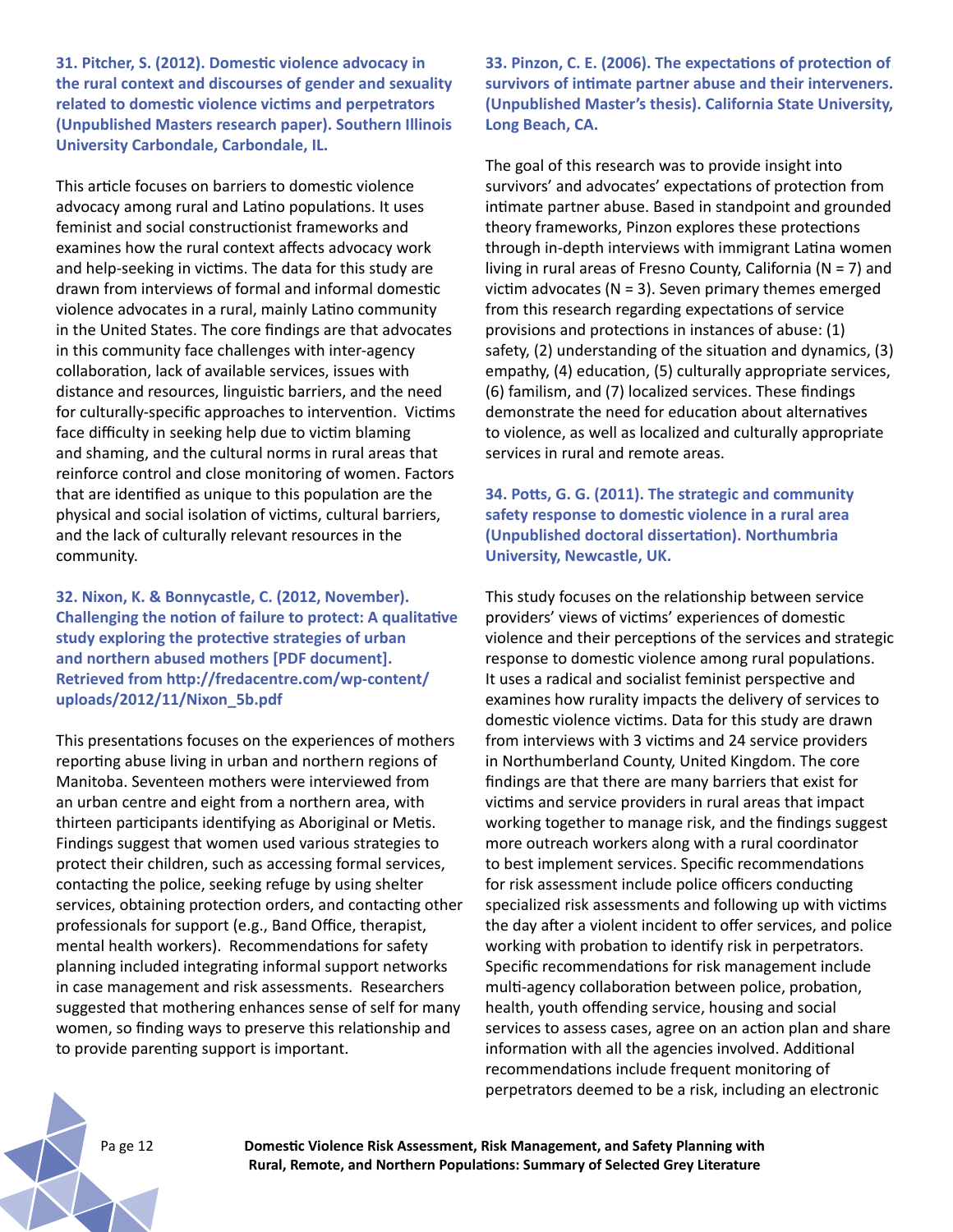register accessible to partner agencies, and continuing to evaluate the level of risk as an important risk management strategy. Factors that are identified as unique to this population are issues with distance and response time of services, isolation, limited access to services, difficulty in disclosing due to close-knit communities and the patriarchal views that embedded in rural areas.

**35. Queensland Government. (2015, February). Not now, not ever: Putting an end to domestic and family violence in Queensland (Volume No. 1) [PDF document]. Retrieved from https://www.communities.qld.gov.au/resources/ gateway/campaigns/end-violence/about/specialtaskforce/dfv-report-vol-one.pdf**

This article focuses on the work done by intimate partner violence service providers in Queensland, Australia. Data for this study are drawn from surveys and focus groups with service providers from across Queensland. The study finds that prevention activities should not be at the expense of early intervention and should be the responsibility of the government and community. Additionally, improvements are needed to the way people access support and to consistency in the police/legal response. Finally, the unique needs (e.g., lack of police services) in remote communities needs to be addressed. Focus groups identified the pervasiveness of intimate partner violence in the area and attributed the violence to inequitable relationships. Specific recommendations for risk management include a revision of government policy to consider whether a condition excluding the perpetrator from the home should be made. Furthermore, the report recommendeds that police adopt a proactive investigation that puts the victim safety first.

**36. Regan, L., Kelly, L., Morris, A., & Dibb, R. (2007, July). 'If only we'd known': An exploratory study of seven intimate partner homicides in Engleshire [PDF document]. Retrieved from http://docplayer.net/93168-If-only-we-dknown-an-exploratory-study-of-seven-intimate-partnerhomicides-in-engleshire.html**

This article examines what families and wider informal networks knew about the couple's relationship during the period leading up to the victim's death/homicide. The data for this study are drawn from an analysis of case files and semi-structured interviews with victims' families. Core findings suggest that, to identify those at risk of femicide, one must go beyond physical assaults and assess relationships where psychological violence is persistent. This includes educating communities (e.g., friends)

about the warning signs of psychological abuse. Specific recommendations for risk assessments include adapting tools to include coercive control and jealousy surveillance and expanding the definition of intimate partner violence to include psychological violence.

**37. Revuelto, J. C. (2002). Factors of isolation: Rural domestic violence in an underserved Texas county (Unpublished doctoral dissertation). Texas A&M University, TX.** 

This article focuses on intimate partner violence (IPV) in an underserved rural area of Texas. The data for this study are drawn from interviews with survivors of abuse and nonvictims. Six major factors were identified as contributing to the increased isolation of victims including social control (e.g., acceptance of male dominance), gossip or fear of public attention (i.e., forces separation of the victim from supports), inadequate police response/protection, the lack of church involvement in IPV situations), community attitudes toward IPV included conservative views of marriage and fear of gossip by association, and a lack of organized community resources. Specific recommendations for risk management include a focus by county attorneys on increasing the prosecution of IPV offenders. Recommendations for safety planning include an assessment of the available community resources and determine what is required to support women in IPV relationships, community development of IPV resources (e.g., emergency shelters), and increased training for law enforcement organizations. Factors that are identified as unique to this population are the lack of proper services due to the remoteness of the location which leads to increased isolation of the victim and increased power and control of the perpetrator.

#### **38. Roush, K. (2014). The experience of intimate partner violence in the context of the rural setting (Unpublished doctoral dissertation). New York University, New York, NY.**

This article focuses on the experiences of intimate partner violence (IPV) victims' in rural settings, and the knowledge, attitudes and beliefs of the health care providers who interact with victims. Utilizing an ecological model, data for this study are drawn from interviews with 12 rural women, and surveys with 108 health care providers from Hudson Headwaters Health Network. The study found that the women experienced isolation, systemwide stigmatization, increased substance use of abuser during incidents of physical abuse, and that victims did not have access to quality legal services. Health care

**Domestic Violence Risk Assessment, Risk Management, and Safety Planning with** Page 13 **Rural, Remote, and Northern Populations: Summary of Selected Grey Literature**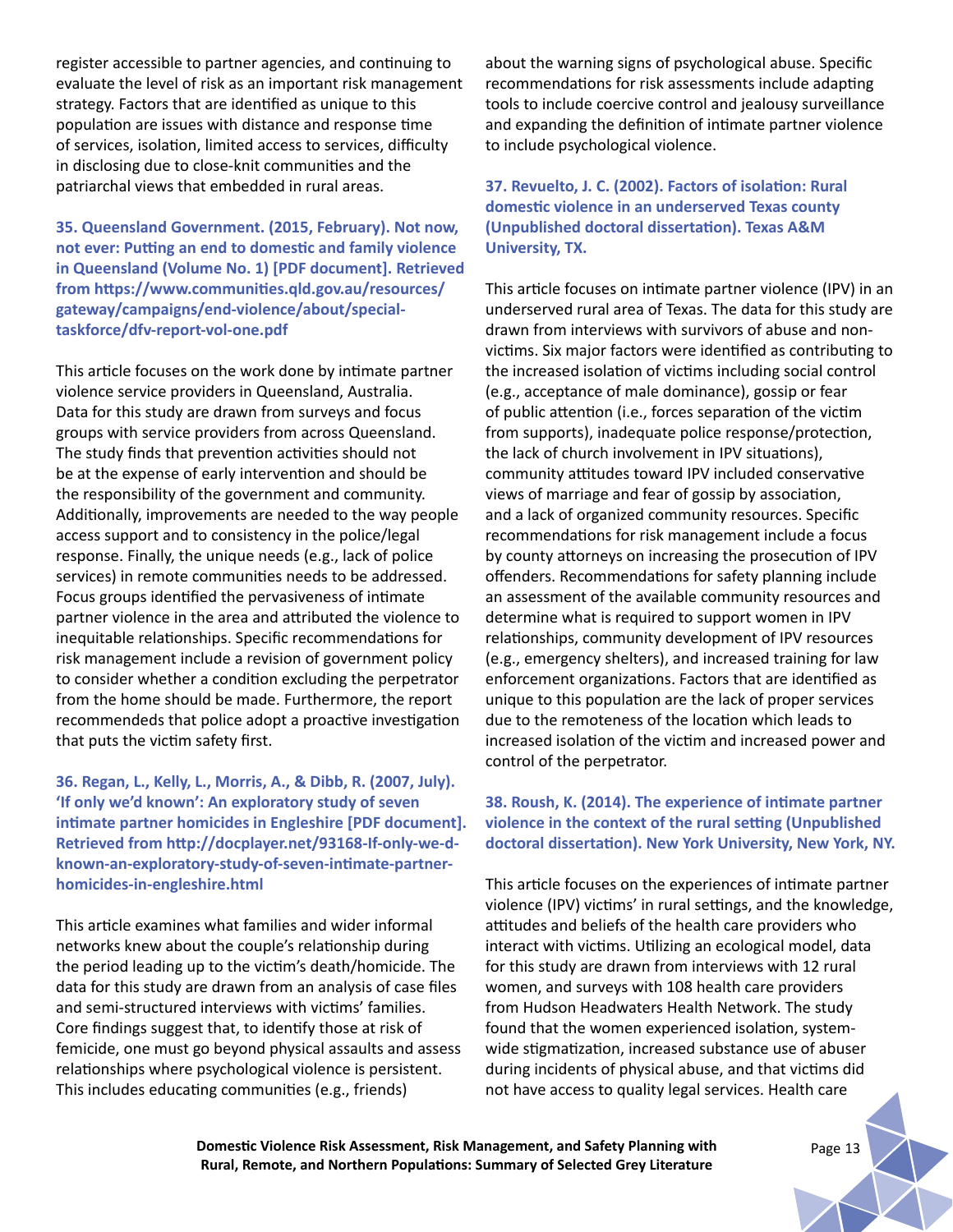providers demonstrated strong knowledge of domestic violence; however, only mental health providers played a significant role in women's decision-making about leaving the relationship or being seen as a source of support or information. Specific recommendations for risk assessment by health care providers include developing a policy with clear expectations and procedures for managing patients experiencing IPV. Findings for risk management from the victims' perspective indicate that protective orders are not seen as helpful. Specific recommendations for safety planning include the use of a tool created based on recommendations from the National Center on Domestic and Sexual Violence. Factors that are identified as unique to this population are isolation, lack of resources, economic constraints, and sociocultural factors related to patriarchy, small-town culture, and victim blaming attitudes. Other unique aspects include health care providers lack of knowledge about whether or not to report in cases where children witnessed IPV.

**39. Rubin, P. (2003, March). Restorative justice in Nova Scotia: Women's experience and recommendations for positive policy development and implementation report and recommendations [Word document]. Retrieved from www.nawl.ca/ns/en/documents/Pub\_Brief\_ NSRestorativeJustice03\_en.doc**

This resource focuses on the concerns and experiences of women within equality seeking organizations. It uses feminist, participatory, and narrative research. The data for this study are drawn from focus groups and individual interviews. The author finds that women involved in the justice system need more resources to break the cycle of criminalization. They were also concerned with confidentiality and the use of volunteers in service centers (e.g., lack of training). Specific recommendations for risk management include custodial sentencing for crimes involving violence against women, stricter and betterenforced no-contact provisions for abusive men, and presumption against bail in cases of abuse or stalking. The recommendations for safety planning include forced change of residence for abusers, follow up with survivors to monitor their fears, and greater availability of silent alarms for survivors.

**40. Schrader, J. (2016, May). The Harmony Project [PDF document]. RESOLVE News, 18(2), 1 & 6. Retrieved from https://umanitoba.ca/centres/resolve/media/May\_2016. pdf** 

This article focuses on violence against women and girls within a rural region in Manitoba, Canada. A specific example of safety planning is discussed. The Harmony Project, a community response model implemented in Portage la Prairie and surrounding area, focuses on raising community awareness about gender-based violence, educating youth about healthy relationships, and increasing collaboration between organizations. This project was developed and implemented between 2012 and 2015, and consisted of training 25-educators, who then provided information on healthy relationships to over 1,500 youth in various schools. The Harmony Project was deemed successful due to the amount of consultation, collaboration between local agencies and government departments, review of best practices, and integration of local information that was used throughout development and implementation.

**41. Atlantic Centre of Excellence for Women's Health. (2011, April). Positive mental health outcomes for women experiencing violence and abuse in rural and remote areas [PDF document]. Retrieved from https://www. dal.ca/content/dam/dalhousie/pdf/ace-women-health/ ACEWH\_positive\_mental\_health\_outcomes.pdf** This article focuses on how women experiencing viol ence and abuse are now accessing services in rural and remote areas. The intent of the study is to create new models of delivery for rural and remote areas. The authors discuss three Nova Scotia agencies and the services offered by the agencies. The unique needs of rural and remote populations studied include: transportation, lack of confidentiality of shelter locations, lack of personal confidentiality in small communities, women's access to their jobs and schooling for children.

**42. Social Development Committee of the Parliament of South Australia. (2016, April 12). Report into domestic and family violence: Thirty-ninth report of the social development committee (Second session fifty-third parliament). Adelaide, South Australia: Parliament of South Australia.**

This report focuses on domestic violence in Australia. The information within this report includes interviews with experts, review of relevant research, and recommendations for improvement. Specific discussion

Pa ge 14 **Domestic Violence Risk Assessment, Risk Management, and Safety Planning with Rural, Remote, and Northern Populations: Summary of Selected Grey Literature**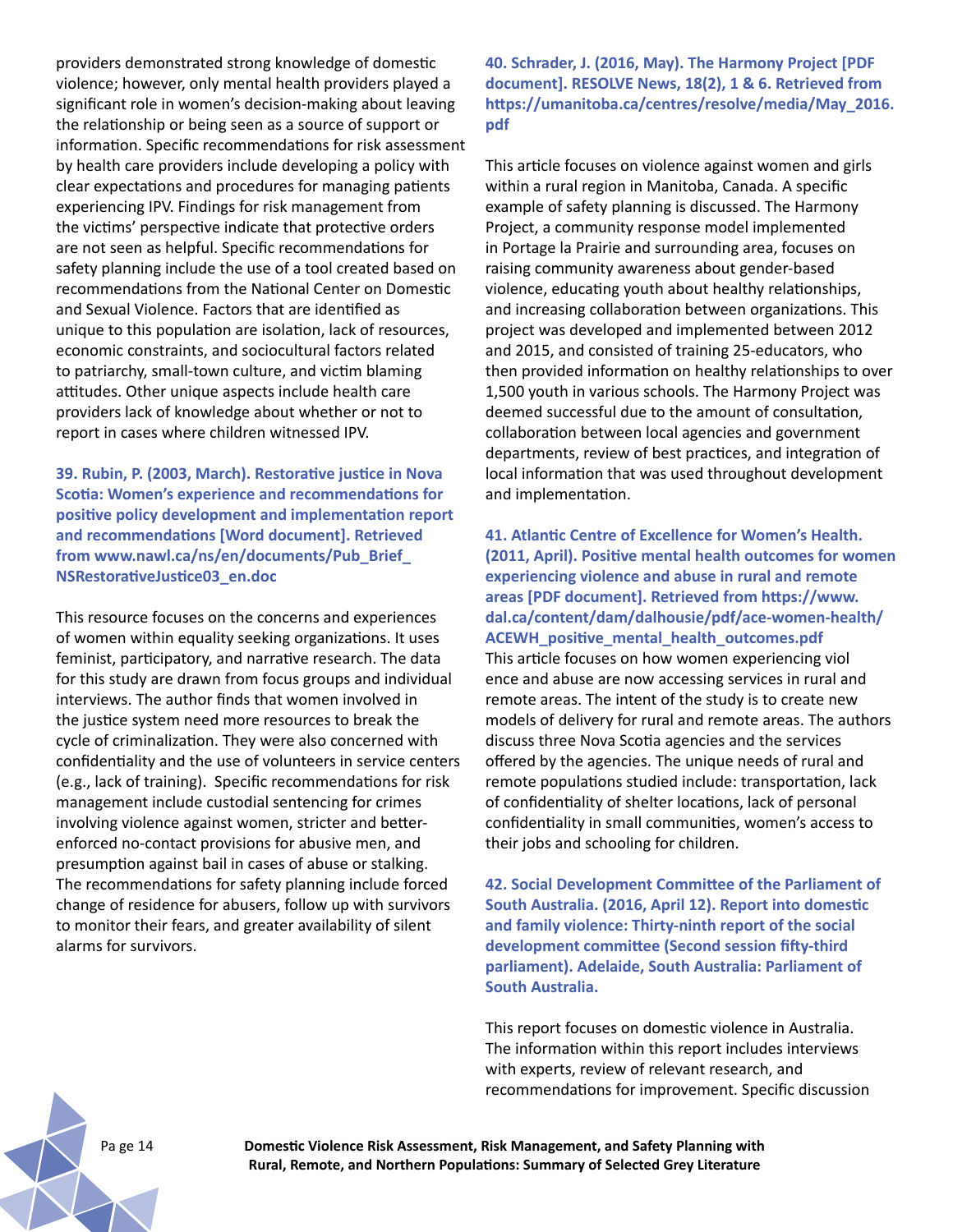about risk assessment includes mention of the Multi Agency Protection Service (MAPS), the Family Safety Framework (FSF), and the Common Risk Assessment Tool, which were all described as achieving positive outcomes. Regarding risk management, the report recommends providing education on respectful relationships, domestic violence, and gender equality. In terms of safety planning, a new model entitled "Safe at Home" is mentioned, where perpetrators are removed from the family home, allowing women and children to remain in their home. This recognizes that women are often placed in a tough situation when deciding whether or not to leave when faced with concern for children safety and wellbeing. Further recommendations include extending the availability of court services by incorporating computer technology, reviewing service models to ensure culturally appropriate services, and examining if Family Violence Investigation Officers are allocated in a way that provides adequate support. A "visiting service" model is also mentioned and recommended, which allows various services to be offered (e.g., counselling); however, ensuring that this program is flexible and coordinated with the needs of community members is vital. Several unique factors are identified among this population, including community norms preventing community members from discussing domestic violence, increased access to firearms, issues with financial stress, financial dependency, unemployment, emotional attachment to hometown, as well as limited anonymity, options for crisis support and housing, transportation, and timely response.

#### **43. Stokes, V.M. (2012). Help-seeking in rural mothers who have experienced intimate coercive control in northwest Iowa: A phenomenological qualitative study (Unpublished doctoral dissertation). University of South Dakota, Vermillion, SD.**

This article focuses on the help-seeking of mothers experiencing intimate coercive control in rural areas. It uses a phenomenological and feminist narrative framework and examines barriers and bridges to helpseeking for mothers in a rural community. Data are drawn from 12 mothers, aged 21-65 living in rural Iowa, identified by the Controlling Behaviours Scale as being in a coercively controlling relationship. Barriers to help-seeking amongst this population include partner's coercive controlling behaviour, mother's loss of self/identity, denial of own reality, exhaustion/physical problems, shame, religious and social community factors, and organizational factors. Factors identified as bridges to help-seeking include mothering identity and meeting needs of their children,

regained self/identity, defined reality and recognizing abuse, acceptance by others, safety through providers, and tangible needs being met. Specific findings for safety planning include the use of informal networks (e.g., friends) to maintain daily contact with victim, and to contact authorities if no contact was made. Factors that are identified as unique to this population are a lack of service providers, distance to those providers coupled with transportation barriers, as well as a lack of awareness about those providers resulted in decreased service utilization. Additionally, victims reported a mistrust and fear of child protective services, fear of losing custody and a lack of trust in social service and mental health systems, often experiencing service provision as another form of power and control.

**44. Struthers, M. (2001). A vague and dangerous dance: The politics of justice for domestic assault victims in a rural County [PDF document]. Centre for Research on Violence Against Women and Children. Retrieved from http://www.learningtoendabuse.ca/sites/default/files/ pub\_struthers2001.pdf**

This study explores women's experiences in a rural court system and examines their perceptions of the process and recommendations for change. This study uses a feminist perspective to examine the experiences of "margins" to gain information from outside of the public conversation. The data from this study are drawn from interviews, storytelling, focus groups and participatory social action with 5 women who entered the rural court system as victims of domestic violence in a small Ontario town who had been abused by an intimate partner and whose partner had been charged at least once in criminal court. The study finds that women lack information about the system and about options and penalties, which results in uninformed compliance with their lawyer or the Crown Attorney. Women feel their lifetime of abuse is reduced to a single court event, become reluctant to call police following the charging process, and believe police are more reluctant to respond. Feelings of fear and unease were prevalent in the women's experiences with the court, and women reported the court felt like a "men's club." Women find the delay between laying of a charge and the court date provides opportunity for women to be further coerced into dropping charges. Recommendations for risk management suggest that the court system must be better co-ordinated and a representative from each part of the system should be responsible for the co-ordination and someone in the system should help women understand the court system and advocate for them.

**Domestic Violence Risk Assessment, Risk Management, and Safety Planning with** *Page 15* **Rural, Remote, and Northern Populations: Summary of Selected Grey Literature**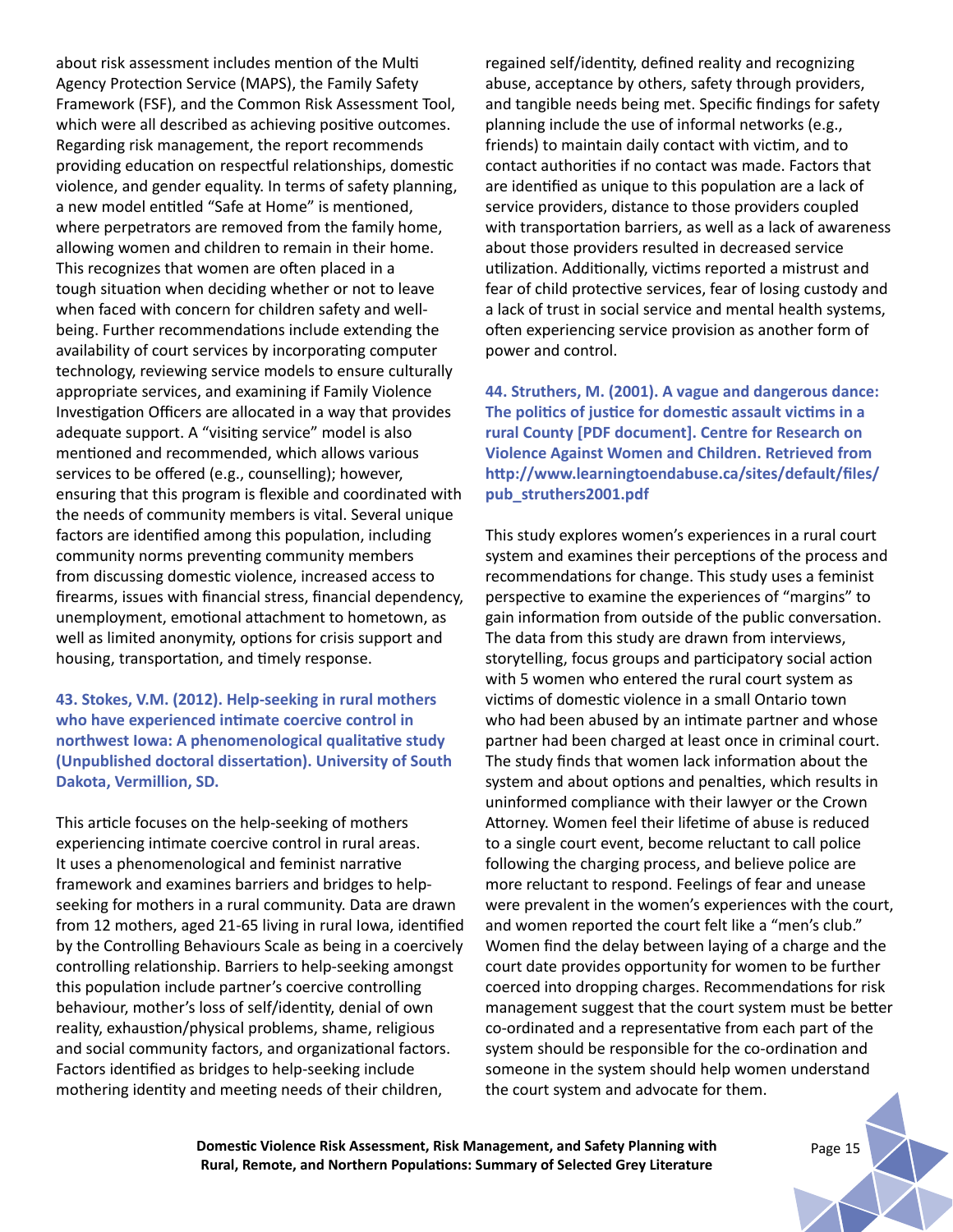**45. Tutty, L., Koshan, J., Jesso, D., & Nixon, K. (2005, May). Alberta's protection against family violence act: A summative evaluation [PDF document]. Retrieved from http://www.ucalgary.ca/resolve-static/ reports/2005/2005-03.pdf**

This article is a summary evaluation of Alberta's Protection Against Family Violence Act (PAFVA). It includes a legal analysis of PAFVA, a review of the processes to obtain and Emergency Protection Order (EPO) and an analysis of qualitative interviews. The data for this study are drawn from PAFVA legislation, court files (EPOs issued), and 180 key stakeholders in Alberta (e.g., RCMP, judges, front-line workers, community agencies, and women who have obtained and EPO). The core findings are that PAFVA is a positive legislation, but EPOs are still underutilized. The key to accessibility is knowledge of EPOs; for example, police need to be aware of PAFVA to increase utilization. Specific recommendations include changing PAFVA regulations to allow victims to apply for EPOs with assistance via telecommunication, more people should be allowed to issue EPOs, more available information on whether the circumstances warrant applying for an EPO.

**46. Tutty, L. M. (2006, August). Effective practices in sheltering women leaving violence in intimate relationships: Phase II Report 2006 [PDF document]. YWCA Canada. Retrieved from http://ywcacanada.ca/ data/publications/00000013.pdf**

This article focuses on evaluating shelters for women leaving an intimate partner violence (IPV) situation. Data for this study are drawn from entry and exit surveys at shelters across Canada and also includes interviews with women staying at the shelters. The core findings are that women felt shelters were effective in providing safety, support, and assistance in making the transition to a life away from the abuser. The women also showed significant reductions on the Avoidance, Intrusion, and Hyperarousal subscales. The path to the shelter included assistance from many sources (e.g. family) and upon entry to the shelter the women reported many needs (e.g., basic necessities). Most of the women entering the shelters were at serious risk of harm by their partners and many felt that the shelter saved their lives. Specific recommendations included more funding for shelters, more affordable housing, employment opportunities and training. Factors that are identified as unique to this population are that all of the shelters were run under YWCA Canada.

**47. Tutty, L., Ogden, C., Karen, W., & Weaver-Dunlop, G. (2006, August). Engaging victims of domestic violence in the Drumheller region of Alberta: A needs assessment final report [PDF document]. RESOLVE Alberta. Retrieved from http://www.ucalgary.ca/resolve-static/ reports/2006/2006-10.pdf**

This report focuses on the development of services and engagement of intimate partner violence (IPV) survivors and perpetrators in Drumheller, Hanna, and surrounding regions in Alberta. It uses social work perspectives/ research methods to analysis semi-structured interviews conducted with 59 key informants (e.g., school personnel, health services, etc.). The study identifies several concerns related to IPV. For example, child abuse was perceived as a concern due to significant caseloads that did not allow workers to follow through on cases. Informants did not feel that everyone was well-served by members of justice, health, mental health, and educational systems (e.g., inconsistent staff response). Several gaps in services due to the rurality of the area were also identified (e.g., lack of transportation, counselling services, etc.). Specific recommendations for risk management include a review of the issues and suggestions put forth by the participants and consultation with Alberta representatives to identify and recreate successful programs elsewhere in the province. Factors that are identified as unique to this population are isolation/rural nature of the region.

**48. Tutty, L., Strafford, B., Ogden, C., & Weaver-Dunlop, G. (2008, October 31). An environmental scan of strategies to safely house abused women [PDF document]. RESOLVE Alberta. Retrieved from http://www.ucalgary.ca/resolvestatic/reports/2008/2008-02.pdf**

This report focuses on housing options for women in abusive relationships. It uses an intersectionality framework. The data for this study are drawn from published academic literature and Internet sites. The core findings are that in Canada there is a lack of safe, affordable, permanent housing options for women leaving an abusive relationship. Also, the level of support required by women varies from woman to woman: some may need shelter while others do not. Short stays in a shelter are problematic for women who are having difficulty accessing housing, social assistance, and so forth. Women also may end up going back to the abusive partner or moving from residence to residence while searching for accessible housing. Finally, often homeless and women's shelters are dealing with the same women, but there is virtually no overlap between the services offered by both

Pa ge 16 **Domestic Violence Risk Assessment, Risk Management, and Safety Planning with Rural, Remote, and Northern Populations: Summary of Selected Grey Literature**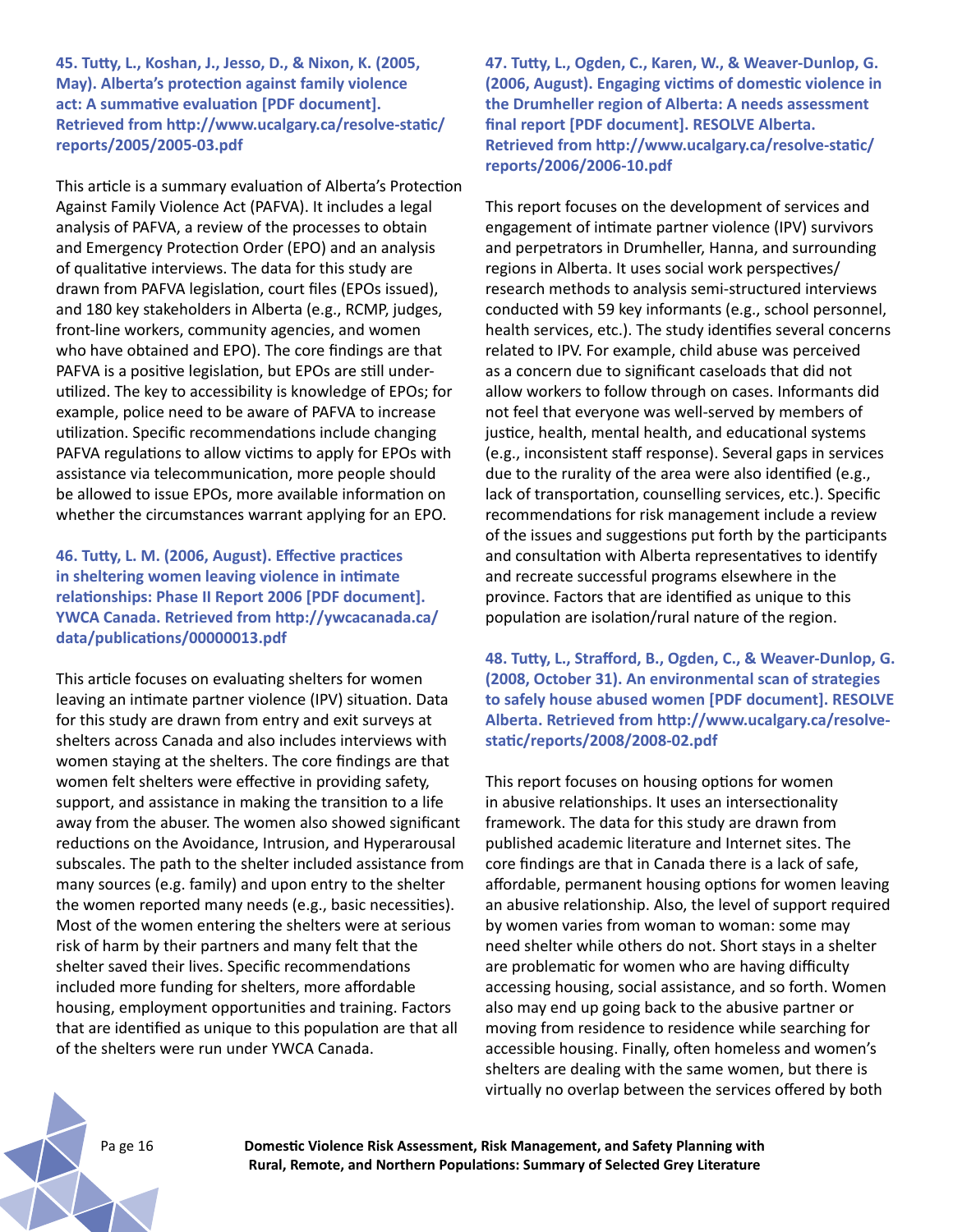shelters. Specific recommendations for safety planning include implementing a third stage housing model across the Alberta, lengthening the stays at the shelter, increasing availability of public housing, and supporting the use of Emergency Protection Orders.

# **49. Ursel, J. (2013, June). Final report on an evaluation of the Manitoba front end Project [PDF document]. RESOLVE Alberta. Retrieved from https://umanitoba.ca/centres/ resolve/media/FINAL\_REPORT\_June\_for\_the\_Maxbell\_ Foundation.pdf**

This article focuses on intimate partner violence (IPV) and the court/legal experiences. The data for this study are drawn from court records and open ended interviews with legal personnel and women survivors of IPV. Findings are organized into four categories: (1) early intervention (e.g., low risk accused admitted into treatment programs), (2) timely case resolution (e.g., timely resolution of IPV cases was an issue), vigorous prosecution of serious offenders, and greater sensitivity (e.g., less than half the women had a positive assessment of the prosecutor involved in their case). Specific recommendations for risk management include the use of rehabilitation for low risk offenders as opposed to proceeding through the criminal justice system.

### **50. Van Dyke, N. F. (2005). Domestic violence: Differences among rural, urban and suburban women (Unpublished doctoral dissertation). State University of New York at Binghamton, Binghamton, NY.**

This study focuses on domestic violence among women living in rural locations in the United States. It identifies the similarities and differences faced by rural, suburban, and urban women in terms of "age, race, marital status, level of education, status of employment, the time period in which women seek medical care, the heath care provider's willingness to screen for domestic violence, and the health care provider/client relationship" (p.5). Using a descriptive correlational design, this study analyses the 1998 Women's Health Survey by the Commonwealth Fund and tests the Web of Causation model developed to explain the interrelationships resulting in domestic violence. The survey sample includes white, black, Hispanic, and Asian women from 49 states (n = 2,850). The core findings of this study suggest that (1) being a victim of violence does not differ across location types, (2) health care providers are more likely to screen for domestic violence in rural areas, and (3) there is a positive relationship between women's perception of health provider and the likelihood

that the health care provider would screen for domestic violence. Specific recommendations for risk assessment and risk management include having universal screening for domestic violence by health care professionals in primary care settings and providing education which teaches women that violence should not be a normal part of life and that communities share in the responsibility for creating a safe environment. Factors identified as unique to rural populations include limited availability of services and advocacy programs, reduced visibility of domestic violence due to physical and geographic location, repeated failure of health care providers to screen for abuse, and recurrent reluctance of rural women to disclose experiences of abuse.

# **51. The Women's Centre (Grey Bruce) Inc. (n.d.). Safety plan for victims of domestic violence [PDF document]. Retrieved from http://www.thewomenscentre.org/docs/ SafetyPlanVictimsDomesticViolence.pdf**

This publication presents suggestions and ideas for creating a safety plan. It identifies steps to increase safety and to prepare for the possibility of future violence. It also provides resources for women in Bruce Grey and Owen Sound to respond to domestic abuse. It makes five specific suggestions for safety planning. First, women should set up an emergency escape plan and prepare in advance in case they have to flee. This should include things such as keeping important things in a safe place or in a women's purse so they can be easily grabbed when leaving, plan for a place to go, and have an idea of who to contact. Second, children should be taught how to call the police and fire department, how to make their own safety plan, and how to use emergency exits. Third, women should tell their boss and other key people at work about the situation. Fourth, women should alter their neighbours if they should call police if they hear fighting. Finally, women should practice their escape plan and their children's escape plan.



**Domestic Violence Risk Assessment, Risk Management, and Safety Planning with Rural, Remote, and Northern Populations: Summary of Selected Grey Literature**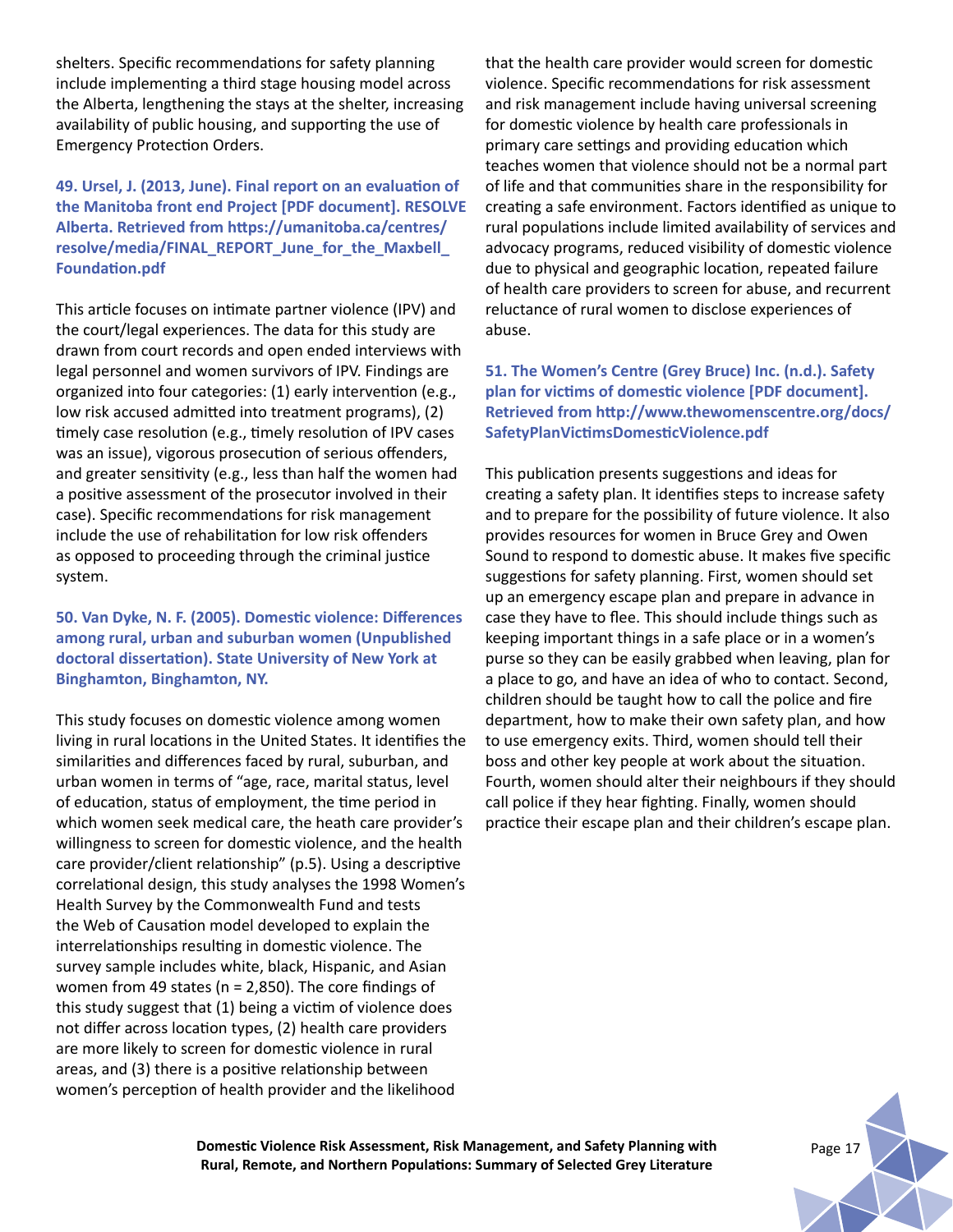**52. Wisniewski, A., Arseneault, R., & Paquet, M. (2016). Rural realities faced by service providers and women survivors of intimate partner violence when navigating the justice system [PDF document]. Retrieved from https://www.unb.ca/ fredericton/arts/centres/mmfc/\_resources/pdfs/ ruralrealitiesfinalenglishmarch2016withtitlepageincolour. pdf**

This article explores service providers' perspectives within the justice system to build a better understanding of the complexities intimate partner violence (IPV) survivors face navigating the justice system. Data from this study are drawn from two counties in New Brunswick and two rural First Nations communities. Focus groups were conducted with 37 service providers and 4 IPV survivors. Key findings are that, according to service providers, rural clients often relied on social support networks composed of family or neighbours due to the slow response of police, cutbacks prohibited the police from engaging in a range of roles in their community, and survivors may lose trust in police and their ability to keep them safe. Additionally, custody and visitation tended to be a problematic source of contact between IPV survivors and their abusers and it can take up to 6 months for an IPV case to proceed through the justice system with survivors receiving little assistance from their communities. Recommendations for risk management include making police available for quicker response and developing survivor-centred supports. Recommendations for safety planning include offering long-term supports and diverse methods of health for men who want to change their behaviour. The authors recommend that service providers participate in political processes in order to include the experiences of IPV survivors in their communities.

### **53. Wolf, M. (2015). Barriers to adequate services for rural victims of domestic violence (Unpublished Masters thesis). Winona State University, Winona, MN.**

This research overviews unique barriers faced by victims of domestic violence living in rural communities in the United States. It finds that the most salient barriers to receiving service include geographic isolation, lack of transportation, language barriers, lack of funding, anonymity, and lack of emergency shelter availability. Findings for risk assessment include geographic location and lack of transportation working in favour of offenders, as victims are isolated and have difficulty physically leaving the offender. These barriers are often exacerbated by poor weather and road conditions and requiring a vehicle to reach a safe

space or a neighbour. Language barriers, particularly for immigrant victims in rural areas, can increase difficulties in reporting the abuse. Additional trauma to children can occur when the child is used as a translator for police and medical staff. Recommendations include bilingual and trilingual education programs in elementary schools, adult education centers, and local institutions to draw a more diverse population, which can then meet diverse needs. Findings for safety planning include lack of shelters, lack of funding, and shelters that are short-term and have limited availability. One main factor noted as unique to this population is lack of anonymity. Emergency responders can be related to or known by the victim or abuser, which can prevent the victim from calling for help.

**54. Women's Services Network. (2000, June). Domestic violence in regional Australia: A literature review [PDF document]. Retrieved from http://wesnet.org.au/wpcontent/uploads/2012/04/WESNET-Domestic-Violencein-Regional-Australia-A-Literature-Review.pdf**

This article contains a literature review of domestic violence within regional, rural, and remote areas of Australia, including data utilized from the Supported Accommodation Assistance Program (SAAP), which is a program that funds various support and accommodation services. Authors reviewed research about the unique aspects of rural and remote communities. Social and economic issues were mentioned, such as unemployment and financial stress, as well as cultural issues, which included conservative values and attitudes in relation to conforming to traditional family norms. Similar to this, power relations and economic dependence were reviewed and discussed. Recommendations for risk assessment, risk management, and safety planning were given, such as early detection of domestic violence by training service providers, tailoring counselling for survivors of domestic violence, relationship counselling and family support services, education programs for perpetrators, youth, and juvenile offenders, formal referral protocols to enhance collaboration, healing support for Indigenous Peoples, developing training packages for service providers, and increasing support for children exposed to violence, and implementing appropriate crisis responses (e.g., safe housing, crisis telephone lines). Examples of various programs offered throughout Australia were included in this report in relation to risk assessment, risk management, and safety planning.

Pa ge 18 **Domestic Violence Risk Assessment, Risk Management, and Safety Planning with Rural, Remote, and Northern Populations: Summary of Selected Grey Literature**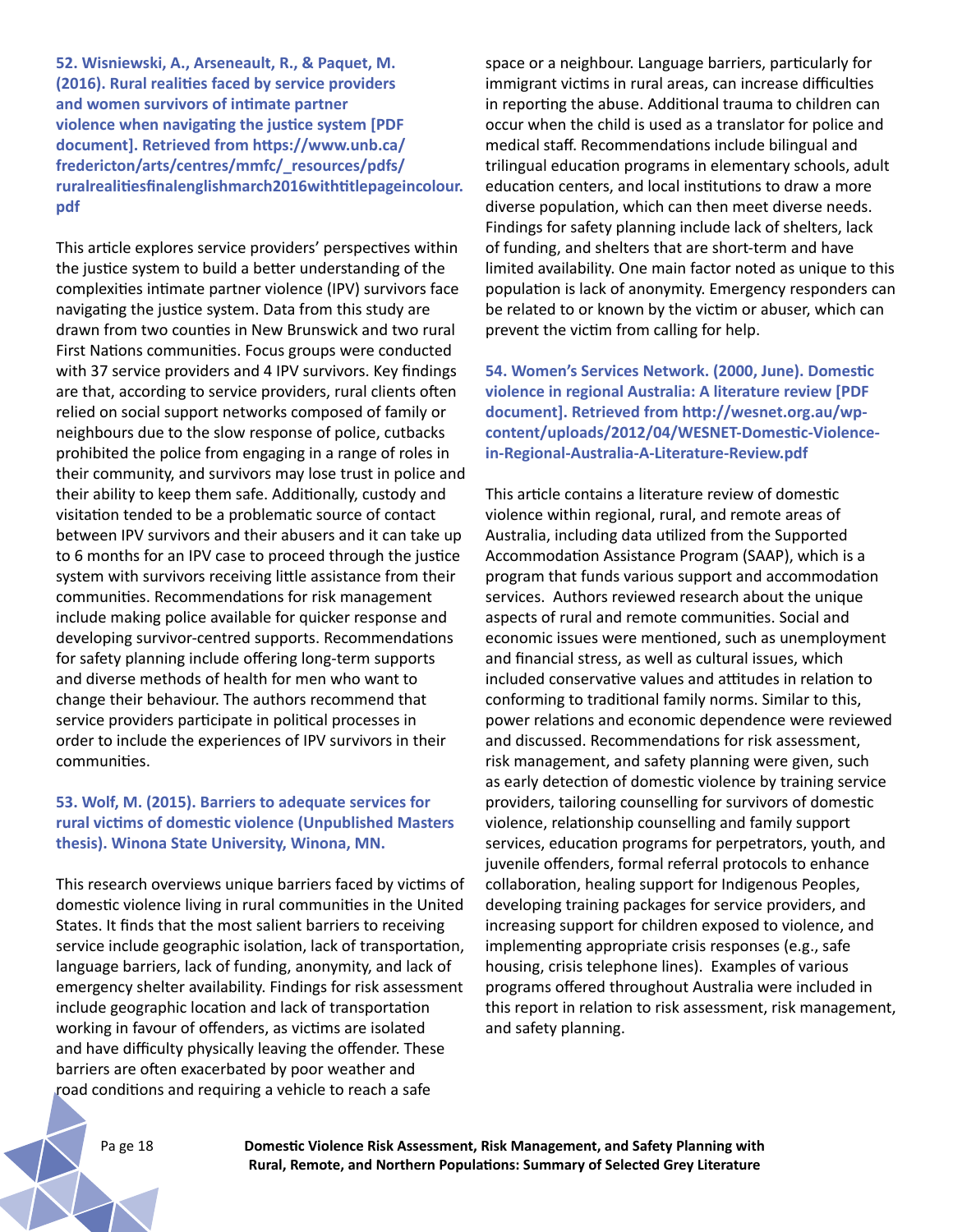**55. Wider Opportunities for Women. (2013, April). Rural survivors and economic security (Population Policy Series). Washington, DC.**

This paper discusses barriers faced by survivors of domestic violence and suggests possible solutions to address these barriers. It is a publication based on prior literature on domestic violence. Geographic isolation, limited or non-existent services, lack of resources, and lack of security are identified as contributing to rural women's economic insecurity. Recommendations for risk assessment include establishing mobile health clinics for rural communities to assess sexual assault victims. Recommendations for risk management include: connecting survivors with job training problems for nontraditional careers to increase their economic security, raising awareness of available community resources, increasing the number of criminal justice officials to better respond to the needs of victims, training volunteers to help support small staff, and increasing collaboration between service providers, local institutions, and justice system to make up for service and funding limitations. The article also reports that rural women face more violations of protection orders than urban women and women who do report violence are at an increased risk for arrest themselves.

**56. Ontario Association of Interval and Transition Houses (OAITH). (n.d.). Woman Abuse and Ontario Works in a rural community: Rural women speak about their experiences with Ontario Works [PDF document]. Retrieved from http://www.oaith.ca/assets/files/ Publications/Poverty/Rural-women-speak-Ontario-Works.pdf**

This study focuses on abused women in Huron County's experiences with Ontario Works and asks them to provide recommendations for change. Data from this study are drawn from interviews with 20 abused rural women in Huron County who had been using Ontario Works since 1995. The core findings from the interviews are that: programs need to make safety of victims its first priority, women and children need better access to adequate food, safe housing and access to proper health and social services, women need short term financial assistance and quality healthcare is essential. Recommendations for risk management include changing how Ontario Works responds to victims of domestic violence, creating a branch that deals specifically with women and children leaving abuse, and increasing the benefits and supports for abused women on Ontario Works. Additionally rural women need

to be allowed assets (homes, cars) without penalty from Ontario Works.

**57. Wright, A. C. & Bertrand, L. D. (2015, December). Access to legal services in women's shelters [PDF document]. Canadian Research Institute for Law and the Family. Retrieved from http://www.crilf.ca/Documents/ Access%20to%20Legal%20Services%20Shelters%20-%20 Dec%202015.pdf**

This study examines access to legal services among women in domestic violence shelters in the Calgary area. In doing so, the authors set out to understand the legal service needs of clients, understand the challenges they face when attempting to access these services, determine the current state of legal services including provisions, availability, and coordination, and look for ways in which these may be improved. Data for this study came from focus groups with shelter staff members and managers ( $n = 15$ ) and surveys with shelter clients in rural and urban areas across Calgary (n = 46). This study found that most clients had multiple legal issues and were dissatisfied with legal assistance. Specific findings for risk assessment include a need to identify risk factors for rural Indigenous communities, namely rural isolation, substance abuse, historic oppression and cultural silence. Specific findings for risk management include a lack of internal legal supports in women's shelters, as there were organizational barriers to coordinating legal resources. The study recommends incorporating client and staff insights into service delivery models and creating specialized and accessible domestic violence courts. Main findings regarding safety planning include a perceived lack of security for both clients and shelter staff when visiting court houses, the need for comprehensive safety planning that includes legal issues, and legal issues intersecting at all levels of clients' safety plans. The study recommends staff training that assists in being able to better identify client's legal needs and the resources required to meet those needs.

**Domestic Violence Risk Assessment, Risk Management, and Safety Planning with** Page 19 **Rural, Remote, and Northern Populations: Summary of Selected Grey Literature**